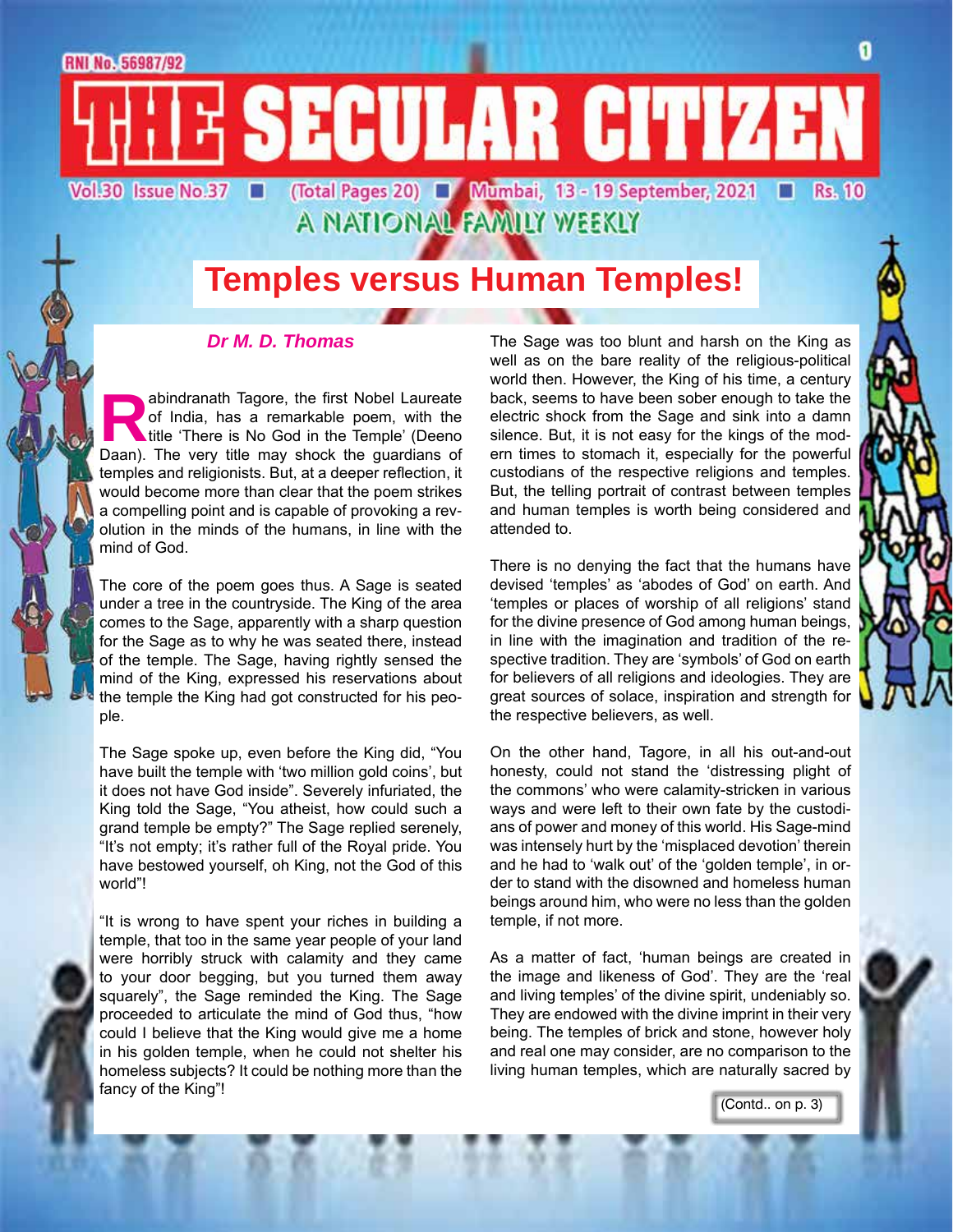### **Grief floods M'lore - Honour for "Uncle Joe's" century**

#### *- Ivan Saldanha-Shet.*

ust four months for January 1,<br>
2022 and the 100th Birthday<br>
of Mr.Joe (Joseph) Gonsalves,<br>
much awaited by many around the 2022 and the 100th Birthday of Mr.Joe (Joseph) Gonsalves, world for he was a true "World Citizen" - well traveled during his career and after retirement; one foot on home soil and the other trudging all over, his love for his homeland was super. Our many readers were filled with joy to read about "uncle Joe' being 99 early this year 2021 - for he was born on January 1, 1922. To many it was like a thunderbolt on August 29, 2021 to know that dear uncle Joe had decided to leave for eternity, after a virtual battle for he was a fighter of great stature, it brought tears to many and deep sadness to all.

His funeral on August 30, 2021 afternoon was a simple meaningful farewell just like his person, from those who knew him at close quarters. His favourite center of action and focus, that is his final resting place; the Milagres Church in the heart of the city was the focus of all in spite of the inclement weather and rain that was mourning uncle Joe. Tributes of all types poured in, the city's traffic warden troupe he formed and developed from scratch were present and saluted his cortagge along with Police officials. After long lines of public paying tribute and filing past the closed casket, amidst the Covid protocol, the Bishop of Mangalore Diocese Rev Dr. Peter Paul Saldanha along with priests from all over blessed the cortege before it was taken to the Milagres cemetery and interred among his distinguished ancestors.

The Bishop in a moving tribute stated, " All of us affectionately knew him simply as 'JOE' and he loved that, he lies in state here surely with a smile as always accepting and choosing that it was time he went on to his Lord. Even to the last day he was at the service of the community and church of which he was a big part. Always conscious, with a sharp civic sense and upright in pro-



moting others interests selflessly. He has rendered the city yeomen services as 'City Chief Traffic Warden' and did much with his team to build traffic law and order. On behalf of the diocese and universal church I fervently thank JOE for his various services over many decades, without any reservations in various capacities and different forms. As a dedicated member of governing boards of various institutions and hospitals was an example of self-giving in the highest spirits of human service".

Cheerful Hero lives forever : A long time resident of Falnir in the city, following his education, young Joe Gonsalves joined the British firm J.L Morison, rising from a management trainee to General Sales Manager. He then served as executive director of an incorporated company. His tenure with the companies took him to the four major cities of India and to the UK, where he honed his marketing skills at the Institute of Marketing, London, of which he is an elected member. Following retirement, he has been on the board of directors of educational institutions and charitable organizations, and was one of the founder-directors of the St Aloysius Alumni Association of North America – a continent which he continued to visit every year till the pandemic struck. As a nonagenarian he ventured on a new profession Coopted by Karnataka Police – as Chief city traffic warden, Mangalore!

By God's grace in the last decade, at a ripe old age when most lie in bed, he

became Mangaluru city's well known popular chief traffic warden, seen regularly keeping law and order on the busy city roads; traffic hot spots of Hampankatta and the city were his hangouts with a dedicated team. Ramrod straight and in his smart star spangled uniform - he always has a smile and a wave for those who follow traffic rules adequately, and for those who didn't stern but kind suggestions for their own good and saved many bad situations.

Yoga was a big part of his life, he consistently motivated many. He cheerfully drove around as he has done for ages, proving that age is not a barrier for good. In September 2015, Joe was appointed 'chief traffic warden' of the city. Quite interestingly, Joe has over 80 years of experience behind the wheel, driving not only in the city of Mangaluru but also in countries like England, United States and Canada. In Mangalore city one never fails to see his white car emblazoned with red letters "Chief Traffic Warden" cruising in peak traffic, the very presence instilled order for drivers and pedestrians on the roads; fear is not the key, but the concern of this stalwart. He was a role model for all, the young and old, making them aware of social responsibility.

Joe and his wife Irene were one of the few Mangalore couples to jointly live into their 90s. At the time of Irene's death in 2017 they had been married over 67 years. They had four children Cheryl, Lorna, Franco, Michelle, 7 grandchildren and many great grandchildren too. His elder daughter Cheryl and her son Sameer in Mangalore cared for him with 2 dedicated lady caregivers, whom he looked at as family. No amount of words can admire, appreciate and felicitate this 'HERO' of Mangalore who is well loved by those of all ages. At 99 and four months to a century he left to celebrate with his maker in eternity, this void will never be filled, his family and people of Mangalore will miss him and his memory needs to be made a lasting monument, he will remain in spirit with us always.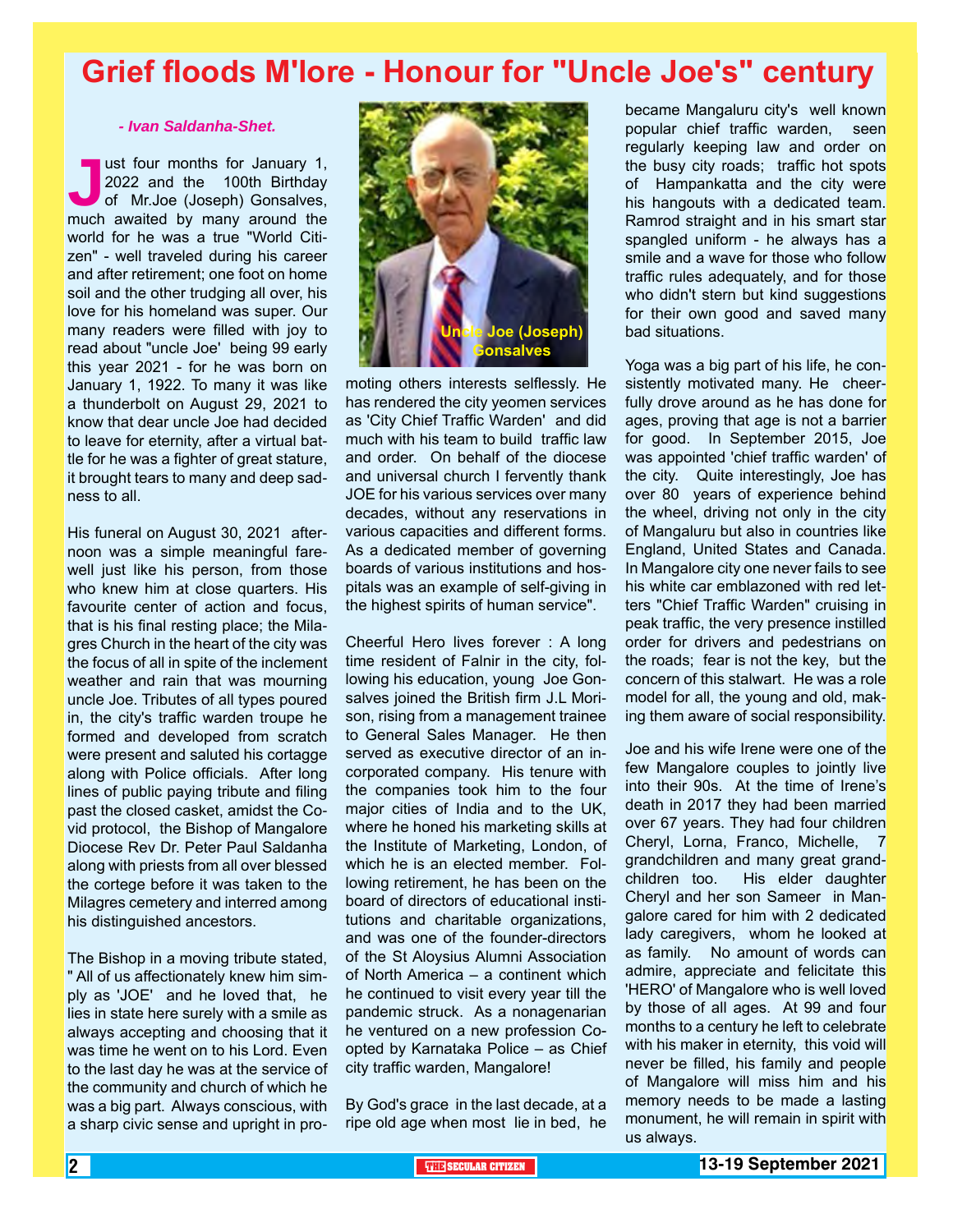| <b>THIR SECULAR CITIZEN</b>                                                                                                                                                                                           | <i><b>Advertisement. Tariff</b></i><br>Over all size 21.5 cms x 27cms ● Print area 18 cms x 25.5 cms<br>Full pg. back Colour (19 cms x 24 cms)<br>18.000<br>Rs.<br>Center spread colour(39 cms x 23.5 cms<br>Rs.<br>18.000<br>Full pg. inside Cover colour(18 cms x 24 cms)<br>12,000<br>Rs.<br>Full pg. inner colour (18 cms x 24 cms)<br>10,000<br>Rs.<br>Half pg. Colour (18 cms x 12 cms)<br>6,000<br>Rs.<br>Full page B/W (18 cms x 24 cms)<br>7,000<br>Rs.<br>Half page B/W (18 cms x 12 cms)<br>5,000<br>Rs.<br><b>Small Size Ads B/W</b> |
|-----------------------------------------------------------------------------------------------------------------------------------------------------------------------------------------------------------------------|--------------------------------------------------------------------------------------------------------------------------------------------------------------------------------------------------------------------------------------------------------------------------------------------------------------------------------------------------------------------------------------------------------------------------------------------------------------------------------------------------------------------------------------------------|
| A NATIONAL FAMILY WEEKLY<br>Vol.30 Issue No.37 Sept. 13-19, 2021 Rs.10/-                                                                                                                                              |                                                                                                                                                                                                                                                                                                                                                                                                                                                                                                                                                  |
| 99, Perin Nariman Street, Fort, Mumbai - 400 001.<br>Mobile: +91 9820485389 / 9820473103<br>E-mail: secular@sezariworld.com / seculardivo@gmail.com<br>Website: www.sezariworld.com<br><b>Editor: LAWRENCE COELHO</b> |                                                                                                                                                                                                                                                                                                                                                                                                                                                                                                                                                  |
| <b>Subscriptions Rate:</b><br><b>E-paper Edition</b><br>One year (anywhere in India) Rs. 500<br>sent anywhere in the<br>Two years (anywhere in India) Rs.1000<br>world (by email)                                     | 12 x 12cms Rs. 2400 • 6 x 24cms Rs. 2400<br>18 x 6cms Rs. 1800 • 6 x 12cms Rs. 1200<br>6 x 6cms Rs. 700                                                                                                                                                                                                                                                                                                                                                                                                                                          |
| Five years (anywhere in India) Rs. 2000<br>One year<br>Rs. 600 or US \$15<br>One year (outside India) Rs. 3500                                                                                                        | <b>Matrimonial Classifieds:</b><br>• Rs. 500 per insertion (for 35 words) (includes box no.)<br>• Rs. 3000 for 12 insertions. (1 year The Secular Citizen FREE)                                                                                                                                                                                                                                                                                                                                                                                  |
| Digital copy of <mark>珊路SECULAR CITIZEN</mark> now available through WhatsApp / Email for subscribers                                                                                                                 |                                                                                                                                                                                                                                                                                                                                                                                                                                                                                                                                                  |

**worldover.** Send in your request to : **+91 - 9820485389 or secular@sezariworld.com** Our bank account details for Fund Transfer : Account Name: The Secular Citizen, Current Account No. 03552000006744,

Bank: HDFC Bank, Branch : CST - Mumbai VT, ISFC code: HDFC0000355

(Contd.. from p. 1)

divine making. Despite the great symbolic value of temples of all religions, they are no substitute for the human temples, especially those from the poorer and weaker sections, who are certainly dearer to God, the Creator of one and all.

In contrast, from times beyond mem-

ory onwards, massive constructions of brick and stone have been mighty symbols of the religious presence of God in the society. They have been monuments of the 'vain glory and pride' of the custodians of religion as well as of their rich sponsors, even to

the point of making the black money white. Of late, golden, multi-layered, hi-tech, fashionable and self-imposing temples, churches, gurudwaras, mosques, vihars and ashrams have become projects of even lakhs of crores, ironically and shockingly so.

India is a 'poor country' with a large number of filthy rich billionaires of world renown. Most of them are more known for their wasteful habits as well as for their self-coiled and showy corona of life. Politicians and governments are busy erecting statues,

parliament-assembly houses, stadiums and the like as their memorials. Religious organizations are typically hyperactive propagating and perpetuating their kingdom as well as keeping the believers under their thumb and procuring money from them, in the disguise of gods and goddesses. The poor are the last in the priority of the economic, political and religious

rackets.

Twenty to twenty five crores of people in India, the second most populated country of the world, are condemned to the fate of being on the roadsides, street corners, under the flyovers and bridges and

in the slums, as beggars, below poverty line or as more or less. For decades and centuries, politicians are using them for votes, 'playing gimmicks' with them and are surviving on them for maintaining power. Religious shrines heap up contributions of gold, silver, cash and kind and thrive as huge money banks, too. The poor remain regularly as hapless victims of money, power and religion, for the most part, as a regular feature.

The terrible plight of the 'human temples', tens of crores in number, doesn't seem to bother the large majority of the citizens who are better off or are suffering from riches. No wonder, Vayalar Ramavarma, a celebrated lyricist in Malayalam, had to write for film 'Agniputri', "kannu thurakkaatta daivangale, karayaanariyaata chiriccanariyaatta kalimanpratimakale". 'You gods and goddesses, you don't open your eyes, you cannot cry or laugh; you are mere 'statues of clay'. The sharp-edged 'contradiction between golden temples of brick and stone and human temples in abject poverty' is conspicuously provoking for any human being, who has a 'conscience' within him or her.

Perhaps, the logic of the 'right to temple' could be as simple as this. A temple of brick and stone has the right to be there only when those living around and visiting it with faith have a house, which they could call a 'home'. The 'dignity of the lives of the human temples' should decide the whereabouts of their temple. Only then, the temple will be a worthy place for them, to gather in the name of God, the Creator of one and all, and to celebrate his or her presence. Their sense of belonging to each other, together to a community and to the larger human society, the poor in special, as well as to God will

(Contd.. on p. 4)

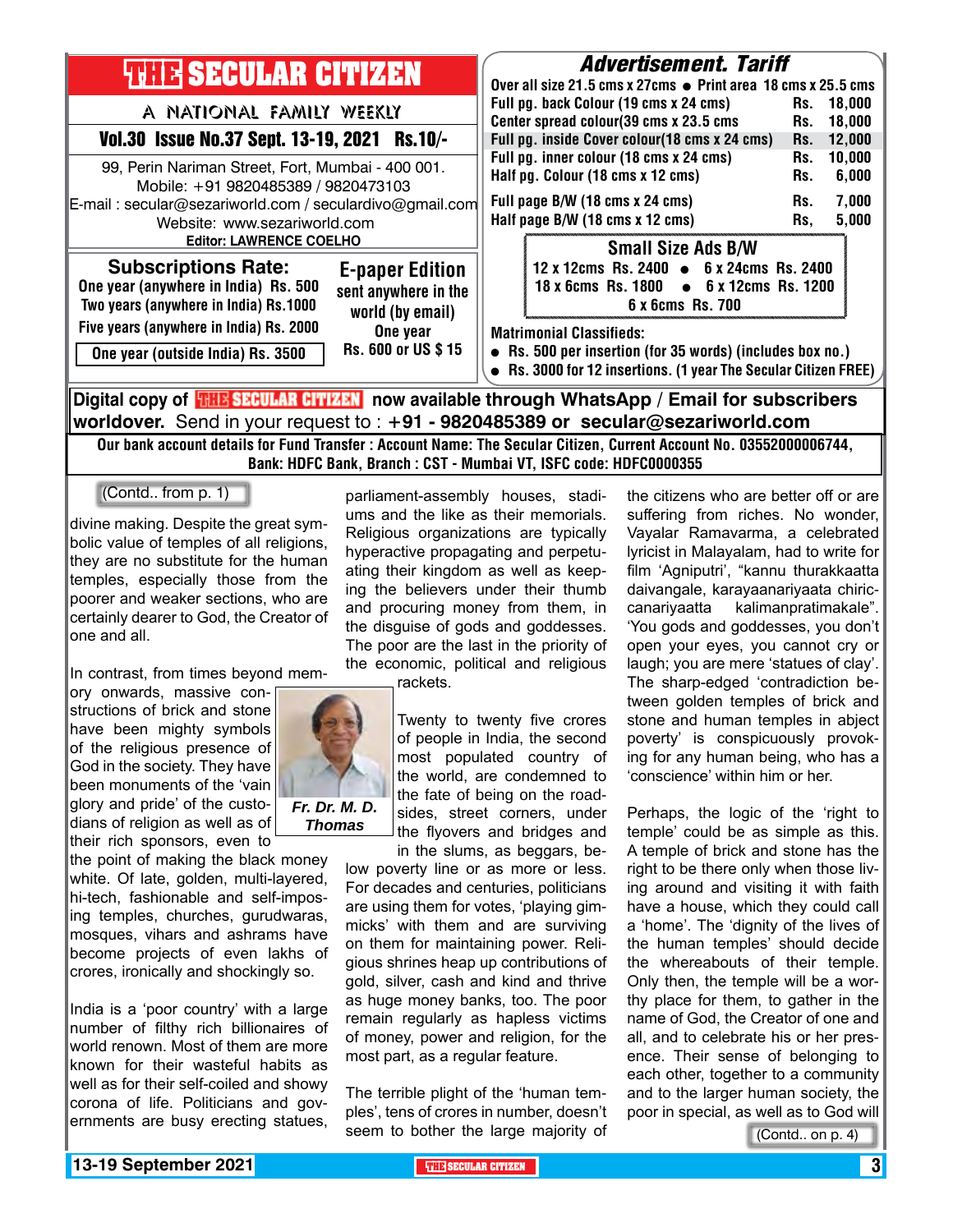## **The Heart Of A Daughter**



**K**ristina Viani Varnilan of Flores<br>Island, Indonesia\*, is a youth<br>worthy of emulation. Her fa-<br>ther. Siprianus Judin. 45. demon-Island, Indonesia\*, is a youth worthy of emulation. Her father, Siprianus Judin, 45, demonstrated acute signs of mental illness, while her mother, Birgita Gimbul, 40, was already suffering from a mental condition and could hence not work. After graduating from school in 2020, Kristina, all of 20 and the eldest of four children, left her predominantly Catholic village to turn breadwinner for her family by working as a housemaid in Makassar, Indonesia's South Sulawesi Province. Resultantly of course, a

17-year-old brother had to quit school to look after their parents and their two other siblings, aged 13 and 10.

Within months, however, Kristina received an urgent summons from home, asking her to return post haste on account of the worsening health condition of her father. Quitting her 1.2 million rupiah

[US \$83] per month salaried job, Kristina returned home to Wuwur village, East Nusa Tenggara Province in June 2020. She learnt from her family of how he would often be absent from home, get very aggressive and behave threateningly towards others in the village.

Soon enough, she was witness to her father, unprovoked, turning violent, striking a neighbour and killing two of his pigs with a machete. She was heartbroken when, as a result, he was shackled hand and foot in the house. Sadly, that is the measure adopted towards the mentally ill in Indonesia when their condition deteriorates to the extent of being dangerous to others. The practice itself stems from acute ignorance of the fact that most mental health issues can either be controlled or cured one way or another. Thereby, those shackled in what appears to be

medieval stocks usually remain so until death, recent efforts at changing the mindset of the people by activists and groups, including the Catholic Church, meeting with limited success.

Forced by circumstances to work in the fields to meet the survival needs of the family, Kristina and her brother take turns at various chores – cooking food, bathing the parents, attending to their younger siblings etc.

Rays of hope flashed bright when the Varnilan family's story was highlighted by a local news website. Donations in

> cash, kind and food poured in, local authorities also responding to their plight. in August 2020, the Manggarai district chief, Herybertus Nabit, and his deputy Heribertus Ngabut, visited the family, offering to have Siprianus and Birgita admitted to the Renceng Mose Rehab Centre in Ruteng [managed by

the Congregation of the Brothers of Charity] entirely at government expense.

Another ray of hope was the government, with immediate effect, providing a special budget for the treatment of people suffering from mental illnesses in the district. The icing on the cake: a scholarship from Ruteng Diocese's Saint Paul's Foundation that runs the Indonesian Catholic University of Saint Paul, Ruteng, for Kristina to study midwifery at the college! "It is hoped that with this qualification under her belt, she can be in a better position to care for her family in the future," said Father Ledobaldus Roling Mujur, the foundation's head.

The bottomline is the very conscientious response of Kristina Varnilan to the fast unfolding situation in her family. It was the totality of her dedication to the welfare of her parents and siblings that set her on the path that changed forever her own fortune and that of her ailing parents and her younger siblings.

"I really missed out on going to college when I finished high school last year, but what could I do with my parents in urgent need of help?" Anyway, now "I will make the most of this opportunity," she is reported to have said, convinced that her prayers had been answered.

> *\*Source: Ryan Dagur, Jakarta – UCAN 25 August 2021*

#### (Contd.. from p. 3)

certify the relevance of the temple they share as a culturing symbol of 'humane civilization'.

The 'moral of the poem' is decidedly realistic, drastic and distinctly relevant. 'God would feel uncomfortable being in temples of brick and stone, when the 'human temples are homeless' and are not cared for'. It is a major anomaly to have the human and living temples deserted, on the one hand, and to invest on enormously on temples of brick and stone and decorate them with even gold, however relevant in the form of a symbol or tradition, on the other. 'God-made human and living temples command priority' before the human-made selfimposing temples. Novel and sustained efforts have to be envisaged, sooner the better, in favour of a realistic and humane culture for the humans. I am sure, the Sage of Tagore will initiate a revolution anew, in line with the divine standards!

----- *The author is Director of Institute of Harmony and Peace Studies, New Delhi, and has been committed to cross-cultural perspectives, interfaith relations, social ethics, constitutional values, national integration and social harmony, for the past over 40 years. He contributes to the above cause through lectures, books, articles, video messages, conferences, social interactions, views at TV channels, and the like. He could be contacted at 'mdthomas53@gmail.com'.* 

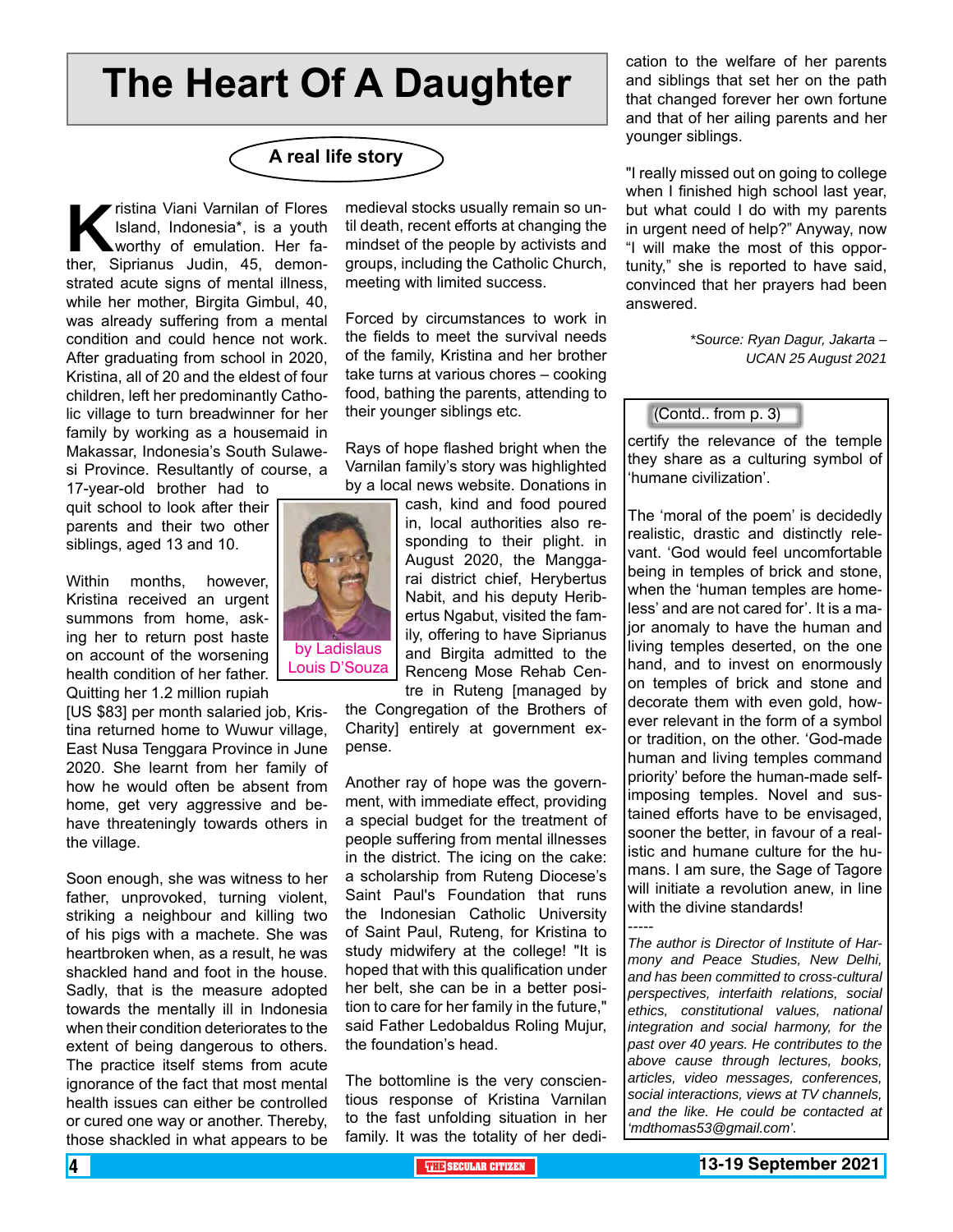

### **Portable crematorium: an idea whose time has come**

A few weeks ago I came across a news item in a periodical on portable crematoriums. The idea of portable crematoriums germinated when parishes began to face difficulties in disposing of covid afflicted dead bodies. Faced with this problem Fr Francis, vicar of St Antony's Church in Ernakulam district, roped in a parishioner who was an engineer, to work on a plan for the construction of a portable crematorium. It took the engineer and his team ten days to manufacture the portable unit. The cost came to around Rs 2,60,000. The unit consumes 2 kgs of LPG per cremation. They have built three units, each weighing 65 kgs which have been given to various churches. These units can be used either inside the cemetery of churches or even outside and can be transported by a mini van. People living in the vicinity will have no reason to complain as the cremation process does not exude any foul smell

In Mumbai , because of acute space crunch potable crematorium is an idea whose time has come . Burial grounds are fast filling up. My own parish in Orlem has shut its cemetery, except for those having "family graves" ( I don't think God would approve of this discrimination. There is no reservation policy in heaven). A potable crematorium will address this problem to some extent as the bodies can be cremated within the cemetery, in front of everyone attending the funeral service and the ashes interred in niches. Some of the larger parishes like Mira Road, IC church, Orlem parish will not find it difficult to purchase

one of these portable crematoriums. Moreover, the portable crematoriums can be easily transported to neighbouring parishes for the benefit of more people . (Municipal permission for use of the crematoriums will be needed, which should not be too difficult to obtain. ) Portable crematoriums may find favor with other communities too as people have to travel long distances to the nearest crematorium. Moreover, with the third wave threatening, such crematoriums will be just what the doctor ordered.

> *—Prof Robert Castellino, Malad*

### **LTTE - L**etters **T**o **T**he **E**ditor

 One must thank Ivan Saldanha-Shet for highlighting the subject issue [Vol 30/Issue 34, 23-29 August 2021, p 4]!

Essentially, writing a Letter to the Editor of any publication is an art that not many take the trouble to master. One of the most prominent and finest practitioners of this art was the late Mr Anthony Parakal. Hailing from Kerala, he was so conscious of the importance of correctness in the expression of his views that he wrote his first LTTE to the Times of India no less only after spending nearly quality time trying to master English (Ref RECALL-ING THE LTTE FAME OF ANTHONY PARAKAL, TSC Vol 30/Issue 29,19-25 July 2021) since his arrival from God's Own Country! Not for him the "workable knowledge of English" (whatever that means!).

The purpose of the LTTE is manifold – to draw the attention of the Editor of a given publication to discrepancies in the contents of a given article; to apprise readers of certain developments one may have missed

out in the rush of things; to alert civic/ government authorities to important issues of dire urgency facing the common and so on. Salubriously, THE SECULAR CITIZEN [not published/ funded by the Church or any NGO as such but singlehandedly by a private individual committed to the cause of journalism] is perhaps the only publication that gives the LTTE the prominence it deserves, freely publishing any and every point of view on various matters.

The sad part is that Editors of certain publications shy away from doing justice to the LTTE for whatever reason. A religious once wrote an LTTE to a leading Catholic publication, correcting an apparent flaw in my article on priestly and religious life, pointing out that priests and religious are never lonely in the quiet of their respective rooms/cells but alone with the One who has called them into His service. I promptly wrote back clarifying that it was some smart Alec in the editorial team of the publication in question that had the temerity to change the word 'aloneness' in my article to 'loneliness'! To cut a long story short, the clarification did not see the light of day!

An LTTE on any given article also indicates that the article concerned has been read. After all, the LTTE column of a publication is meant to be an open forum for the healthy sharing and exchange of views as well. Of course, the editor/publisher does retain the right to edit a given LTTE from the point of view of space.

Would that all publishers of whatever hue reinstated the LTTE Column in their respective publications, giving their editors adequate leeway in publishing a cross-section of views in the interest of the reading public.

> *— Ladislaus Louis D'Souza Malad*

### **Unaffordable LPG price**

Almost every month, domestic consumers of LPG cooking gas have been experiencing a drastic increase

(Contd.. on p. 13)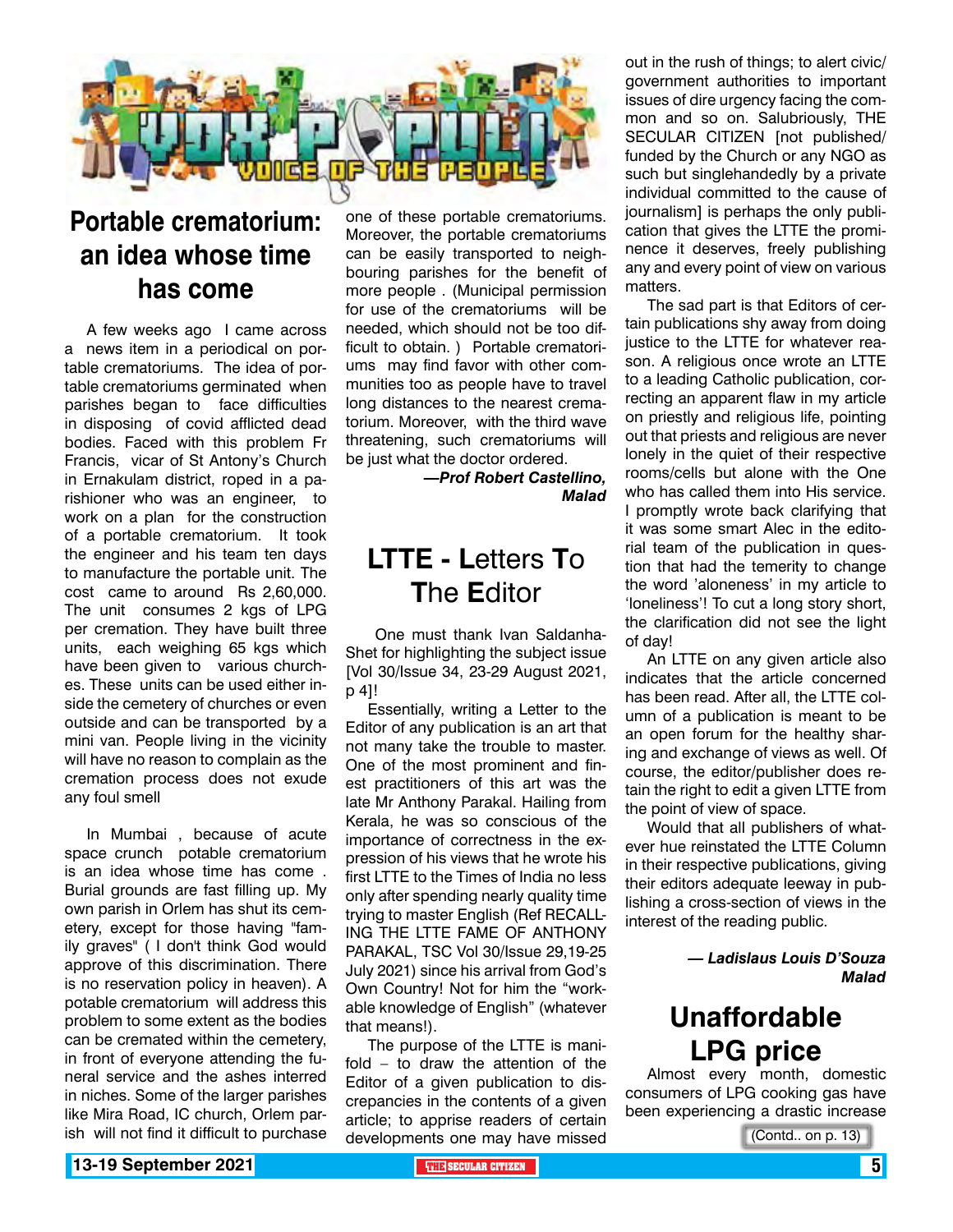# **Descent into Disarray**

#### *by Don Aguiar.*

**There was once a Jewish man.**<br>
He said that the essence of all<br>
wisdom is what you have in<br>
your head. His name was Solomon. He said that the essence of all wisdom is what you have in your head. His name was Solomon.

Then came another Jewish man. He said that the essence of all wisdom is what you have in your heart. His name was Jesus.

Then came a third Jewish man. He said that the essence of all is what you have in your stomach. His name was Marx.

After him came a fourth Jewish man. He said that the essence of all is what you have between your legs. His name was Freud.

After him came a Jewish man - wiser, perhaps, than all before - called Einstein. He said that everything is relative.

**After all those came an Indian man even more wiser, perhaps, than all before, a 'combination' of wisdom, heart, stomach, celibate and relative** – Became the Prime Minister, with a sweet tongue, low calibre and shameless. Passed and changed laws without debate to suite his requirement. Brought the country's robust economy in deep decline and then blames others to escape from his failures – His name is Narender Modi.

India is experiencing the opposite process of this 'combination' which is being vigorously implemented by the Prime Minister who passes laws, without quality debate, in farming, beef ban, triple talaq, love jihad, proposing population control bill & above all, snooping the phones of journalists, opposition, advocates & bureaucrats, and on this Independence Day Prime Minister Modi assures and proclaims to the nation – 'We want such an India

where government doesn't interfere in the lives of citizens.'

India's citizens, except the BJP deshbhaktis, are surprised at the hypocrisy, shamelessness and insincerity of the Prime Minister which brings memories of the colonial style of governance which **many old timers, who took part in the Independence struggle and are now participating in the farmers protest, have noticed a stark similarity between the colonial British government they had once resisted and the BJP government they resists today.**

The similarity lies in the way Prime Minister Modi authoritarian nature and the way laws are made without consulting those who will be affected. Achieving freedom didn't mean that we should become slaves to the BJP. This government imposes laws on people. Overnight, they make laws, kill livelihoods and don't even consult citizens. Just like the mice that spoil crops when the farmer is not looking. These black laws of BJP governments economic and foreign policies has put the nation into a mess and will only result in a dark future for the country.

Recently Chief Justice of India N.V Ramana vented out his views for calling out the authoritarian nature of BJP Government in enacting the laws - "It was a scary state of affairs as laws are being passed in parliament without quality debates. There is no clarity regarding the laws. We don't know what purpose, a law has been made. This creates a lot of litigation and inconvenience and loss to public life."

The times we live in today are sad days for a country that boasts of being the world's largest democracy. The current attitude of the authorities to the minority groups are worrisome. The rising numbers of protests in the country show how often the government passes anti-people laws.

The British had a very clear policy of 'divide and rule'. Is the BJP government any different? They use the same method to instigate communities against each other. The British divided India, BJP is dividing hearts. The India of the 21st century, is destroying Christians, Muslims, Dalits and the economically backward sections of society. This government is crushing the weaker sections of society.

The BJP also uses the same kind of labels the British used to mute questioning voices. Just as the British labelled all dissenters 'rebels' irrespective of their means and cause, this government labels them 'Khalistani', 'aatankwaadi', 'Pakistani', 'anti-social elements' and so on and labelled the students as anti-national, then Farmers as anti-national, now Industry as anti-national. And in the most supreme of ironies, the BJP even uses the same draconian anti-dissent laws made by the British to jail anybody who questions the government.

These laws, both the farm laws and the laws used against protesters, have made clear to us the distinction of 'us' and 'them'. They don't care about us. This farmers' protest reminds the old timers of the 1940s when they sat in dharnas after Gandhi's calls for protest. But this India is not the country they fought for. The BJP government, along with its corporate friends, is more dangerous than the British Empire.

Patriotism, does not mean keeping quiet or blindly following the government. Many old timers have lived through the bifurcation of India into two nations and now lives to see what they call the "partition of hearts."

Choosing to stay secular had taken India to its tryst with destiny. But 21st century India is a grave disservice to those who fought for the country's freedom – Mahatma Gandhi said if

(Contd.. on p. 7)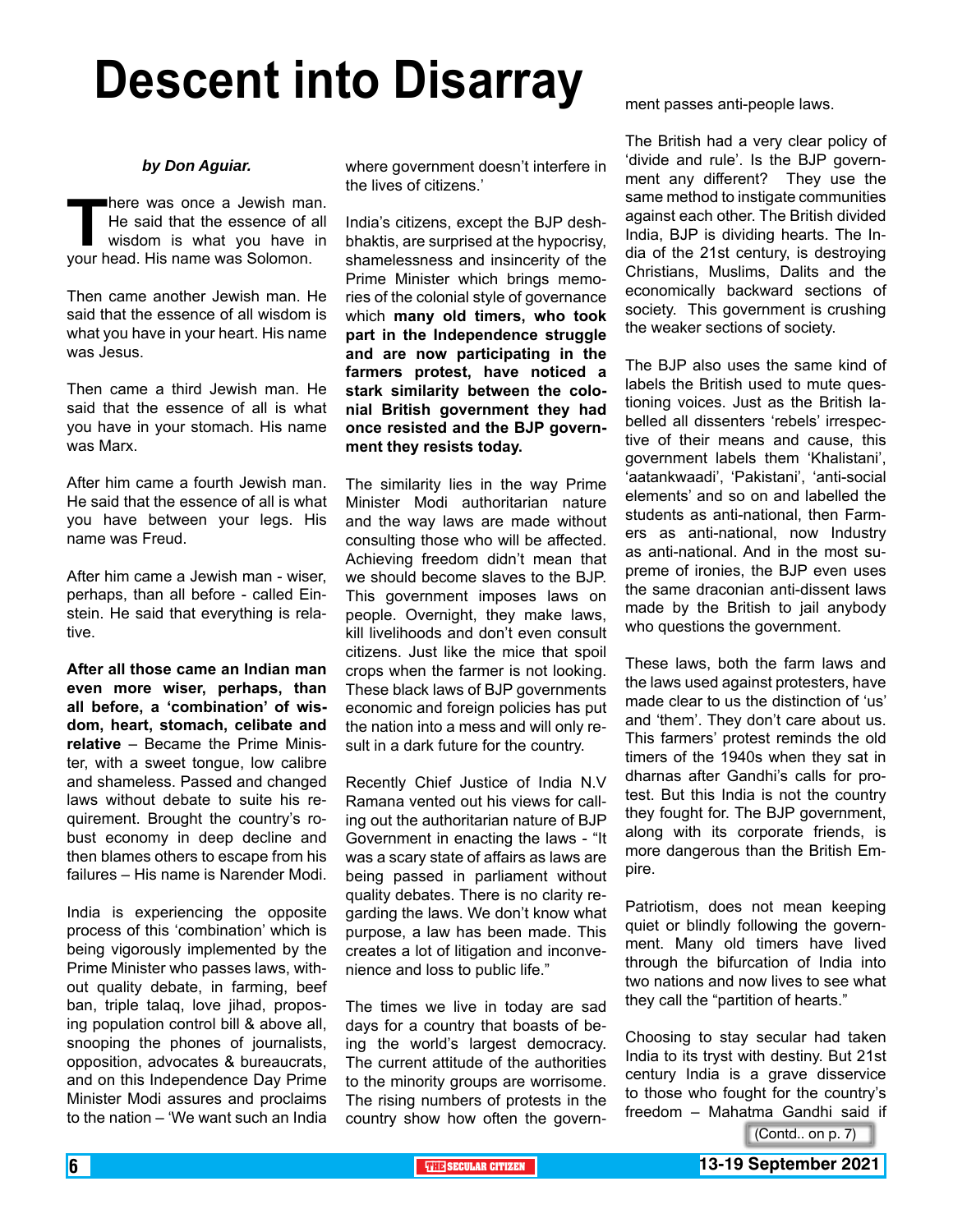there is an idiot in power, it means those who elected him are well represented - the nation knows the reality of BJP's deshbhakti!

India is primarily a welfare state where even if a poor man in rural India is buying a bar of soap, then he is as much a tax payer as is Adani or Ambani. But the Prime Minister is constantly telling that poor man: Free vaccine, Free Treatment, Free ration? - Nothing is Free! That poor man has stakes in this society as an indirect tax payer. It is the commitment of a welfare state. They must not demonise or belittle these drives by calling them free. But the **Prime Minister and his Ministers treat the country's citizens as its captives, to be dealt with as arbitrarily as anyone in authority wishes.** From the citizen's perspective, there's been no resolve to change this situation….. But from the Prime Minister side ……

The national assets which were created since independence by successive INC india governments are put on sale by today's BJP government to overcome the economic and financial mess created in the last 7 years of their misgovernance. To sell national assets when the economy is in deep decline is a sign of mental bankruptcy and desperation. It cannot be a healthy ideological imperative. Modi government cannot deny that CSO data shows that GDP growth declined quarter by quarter, year by year from 2016 and to cover up his failures he is selling the country assets just like this…... If a thief steal your Mobile costing Rs 150,000, he will sell it off even for Rs 1,000, since he didn't buy the mobile with his hard earned money.

Winston Churchill said of India – "Power will go to the hands of rascals, rogues, freebooters; all Indian leaders will be of low calibre & men of straw. They will have sweet tongues and silly hearts. They will fight amongst themselves for power and Indian will be lost in political squabbles".

# **Matrimonial Proposals**

### **Proposals are invited for**

**Mangalorean RC Bachelor, 31 years belonging to a highly educated and very affluent family with interests in healthcare, agriculture and many other sectors, Tall, Fair, Handsome, Holding Doctorate, managing the family business in Karnataka State. (REF:MM104)**

**40 years Mangalorean bachelor doctor (Ph.D) Ht. 6' Wt. 75 kg Fair., Hadsome. no bad habits. High affluent society well connected. Belongs to highly placed business family in Mumbai (REF:MM103)**

**27 years Mangalorean spinster C.A., Ht. 5'.5" Wt. 50 kg Fair., Beautiful. well cultured. Affluent society. Belongs to established business family in Maharashtra (REF:MM105)**

**28 year Mumbai based Goan Roman Catholic Bachelor, Ht. 5' 10", Wt. 72 kgs, Wheatish Complexion, Edn. B.Com., Profession : a Banker (REF:MM109)**

**Vasai based affluent business family R.C. East Indian Spinster, 33, years Ht. 5' 2", very beautiful and pretty. MS General Surgeon, Doctor by profession. (REF:106)**

**Mumbai based now in Dubai Mangalorean Roman Catholic Spinster, 33 years, Ht. 5' 7", Fair Complexion, Edn.**  **BMS, profession: a Senior Merchandiser (REF:107)**

**Mumbai based Mangalorean Roman Catholic Spinster, 29 years, Ht. 5' 4", Wt. 72 kgs, Wheatish Complexion, Edn. B.Com., C.A., Holding a managerial post. (REF:108)** 

**Mangalorean RC Spinster, 34 years belonging to a highly educated middleclass family based in Mumbai Ht.5'.4" Wt. 78 Kg. Fair Qualified B.E., (EXTC) M.S. Consultant by profession (REF:FM109)**

**Mangalorean RC Spinster, 31 years Ht. 5".7" Wt. 69 Kgs, Fair. Mumbai based M.Sc., Clinical Research. Profession : Business Process Lead in MNC (REF:MM104)**

*Those interested in this proposal :*

- Registered members of Royal Christian Family can just email us mentioning the respective ref. no. and your registered no.
- $\bullet$  Non registered Grooms or Brides are requested to upload your profile at our website www.royalchristianfamily.com and contact us on our email: royalchristianfamily@gmail.com mentioning the respective ref. no. along with your registered ID.

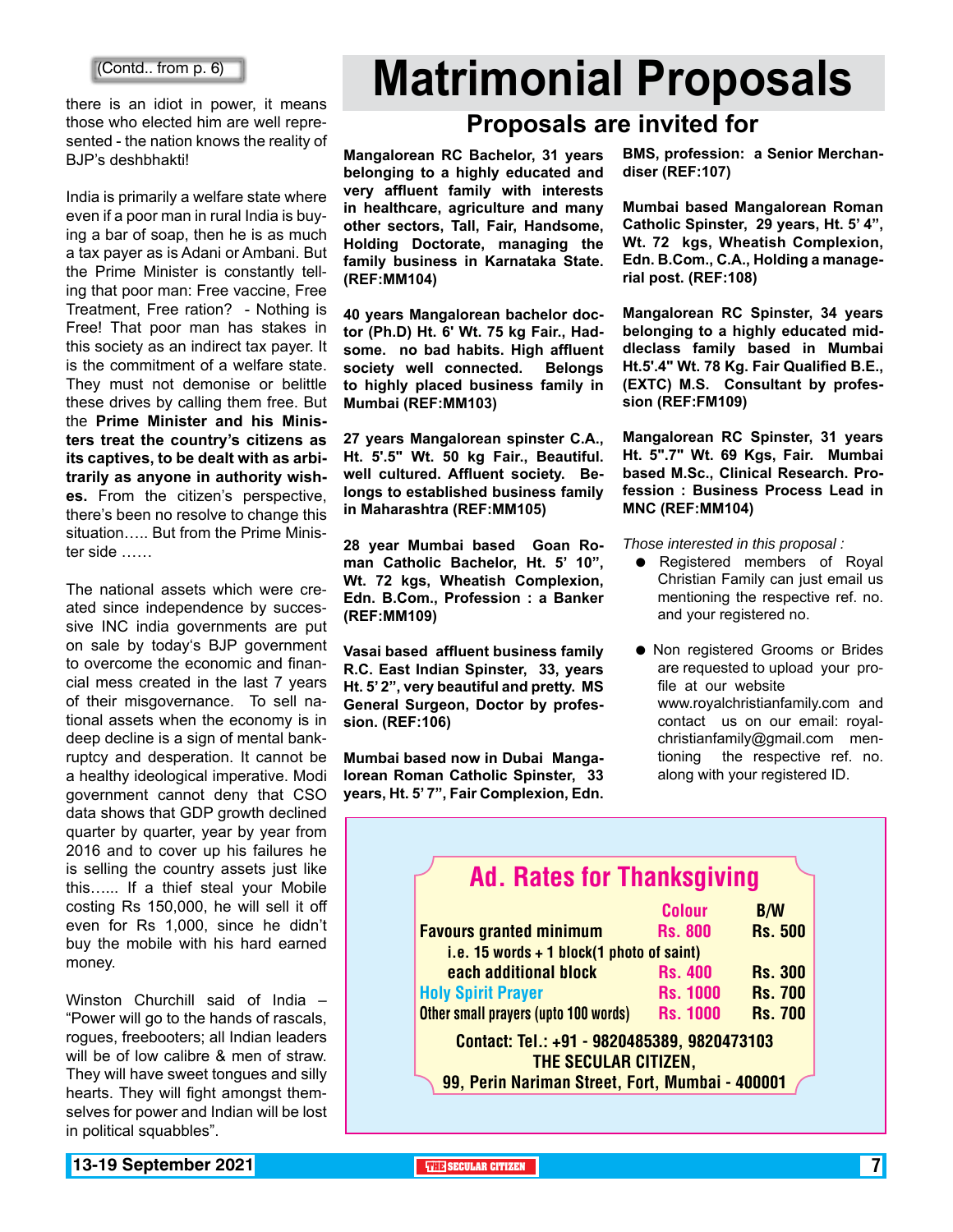# **75 Year Twitch**

**Married men are supposed to** suffer from the 40 year itch when, though hitched, they start looking for greener pastures. A suffer from the 40 year itch when, though hitched, they body continues to twitch for sometime as the muscles and nerves relax. Does a nation also itch or twitch in the course of its history?

India Today magazine tried to stitch together this itch or twitch in its 75th Independence Day special, with the headline "The Pathbreakers". I picked up this special issue hoping to find in it a barometer of the country's growth or achievements over the last 75 (actually 74) years since Independence in 1947. Here is what I found.

Aroon Purie, the magazine's editorin-chief, says that there is much to

be grateful for. In 1947 just 18% of the population was literate. Life expectancy was a low 32 years. Not just life, but everything else was short – like food, healthcare, institutions and industries.

Now 75% literacy has been achieved. Life ex-

pectancy has doubled; we are self sufficient in food and are the world's fifth largest economy. I cannot help but wonder at those pseudo desh bhakts who shamelessly parrot that previous governments did nothing for 70 years!

Purie says that the magazine has identified 115 titans who were among the Pathbreakers. Why such an arbitrary number? Had it been limited to 75 it would have made more sense. Purie blunders when he refers to this as our "diamond jubilee"! It is actually our Platinum Jubilee, as Diamond refers to sixty years. So the itch and twitch are visible.

The Pathbreakers are classified under Politics (quite predictable), Business, Science, Defence, Sports, Spirituality, Literature, the Arts, Food and Cinema. I fail to see how the last two can be categorised as Pathbreakers. Perhaps this was to glam up an otherwise staid presentation. But I felt that it only served to dilute the contributions of the real Pathbreakers.

I won't bore you with a rundown of all the categories or titans. I have chosen a few that caught my attention or interest. Politics has 24 titans, four of whom are from the Nehru dynasty alone (thereby reinforcing their contribution to nation building), and just three women.

> First on the list is Mahatma Gandhi, though dubbing him as a politician is a disservice. Raj Chengappa quotes Albert Einstein to say "In our time of utter moral decadence, Gandhi was the only true statesman to stand for a higher human relationship in our political sphere. Generations to come will scarcely believe that such a one as this ever

in flesh and blood walked the earth".

The Dalai Lama who came to India eight years after Gandhiji's death, calls him "the model politician, a man who put his belief in altruism above all personal considerations and consistently maintained respect for all great spiritual traditions. Gandhi was perhaps the greatest of our time".

P.Chidambaram writes about former Prime Minister Manmohan Singh, who famously said that history would be kinder to him than the present generation. Chidambaram identifies Singh's three great achievements – attaining a growth rate of over 9% in three years,

quadrupling India's GDP in constant prices, and lifting 270 million people out of poverty. By 2014, when he demitted office, the Indian economy was a leaping tiger says Chidambaram.

Next on my list is Narendra Modi, who Shivraj Singh Chauhan describes as "The Deliverer". He calls him a man of ideas. He says "I have seen him transform India into a glorious, prosperous, powerful and dignified nation by taking bold decisions such as surgical strikes against Pakistan, use of technology to end corruption, and demonetization to curb black money....There has been no one like him on India's political firmament." He could have added that he held the javelin that won Neeraj a gold medal at the Olympics!

A glaring omission in the magazine's Pathbreakers is the absence of those who actually hold the levers of power in India – the bureaucrats. Surely there was place for people like P.N.Haskar, T.N. Sheshan and Julio Ribeiro, to name a few.

It is good that industry and business find place in the list of Pathbreakers. There are 19 of them, including two Tatas and two Ambanis. Azim Premji (himself India's leading philanthropist) focuses on JRD Tata's contribution to society. "The India Institute of Science, the Tata Institute of Fundamental Research, the Tata Institute of Social Sciences, the National Centre for Performing Arts and the Tata Memorial Hospital are just a few amongst the best known ones". Inspiring indeed !

Vikram Kirloskar describes Rahul Bajaj as the "Domestic Champ", the one who made "Hamara Bajaj" synonymous with India. Normally business honchos are reluctant to speak out against the government or its policies. Not so Bajaj. Of him Kirloskar says "I learnt it was important to do the right thing, with continued emphasis on good governance and ethics, and to speak your mind confidently".

Just one woman features in this section. You guessed right – Kiran Ma-

(Contd.. on p. 9)



#### 8 **THE SECULAR CITIZEN 13-19 September 2021**

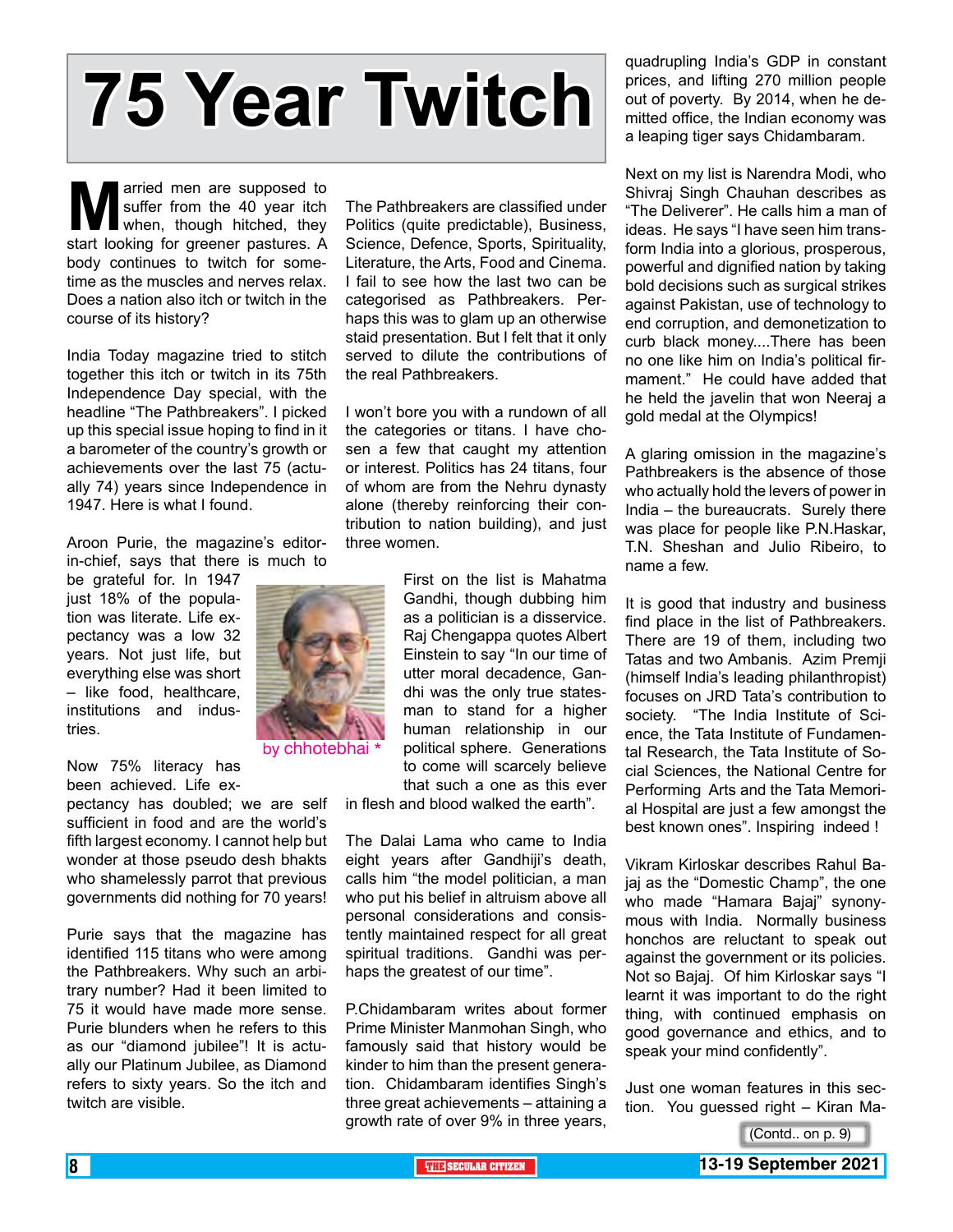zumdar-Shaw, who T.V. Mohandas Pai describes as a "Role Model". Like Bajaj, "She also speaks her mind – in a constructive way – on matters of policy and social concerns. She bonds easily, with people seeing in her a very honest, upright person devoted to the betterment of society".

We boast of India as the mother of many world religions – Buddhism, Jainism, Hinduism and Sikhism. Yet the magazine could identify only two spiritual leaders. Yes, one is Mother Teresa; guess who the other one is - Bhagwan Rajneesh. Does that surprise you? It surprised me too. Navin Chawla, Teresa's biographer, unfortunately adds nothing to what we already know about the Saint of the Gutters. He says that "she was happiest in the meaner streets or slums of the world. In the process she had become the world's conscience keeper".

Ma Anand Sheela calls Osho Rajneesh "The Taboo Breaker". She laments that "I think its a shame that some only regard him as a sex guru. He was a man who understood sex and sexuality, yes, but what he was asking for was the world to give up its taboos". She adds, "Bhagwan's

(Contd.. from p. 8) **induce** teaching of love, life, laughter and ac- ious. How can these Bollywood gyraceptance – appealed to all of us who were young at the time".

> The section on defence has just two, Field Marshal Manekshaw, and General K. Sundarji. Perhaps there could have been place for war heroes who sacrificed their lives for the nation. In an era of rabid majoritarianism, the defence forces could have been held up as a truly secular force. For example, how many of us know that our highest gallantry award, the Paramvir Chakra, went, among others, to those from minority communities like Col Tarapore (a Parsee), Havildar Abdul Hamid (a Muslim) and Lance Naik Albert Ekka (a tribal Christian)?

> Post Tokyo 2020 we are gaga about sports, albeit in front of TV screens. But the magazines choice of sports icons is pathetic. Of the 8 chosen, 3 are predictably cricketers, and two "also rans", the fourth place finishers Milkha Singh and P.T. Usha. The legendary Dhyan Chand, after whom the country's highest sports award has just been renamed, finds no mention. Also missing is M.C. Marykom, our best woman sportsperson to date.

I find the category on Cinema obnox-

tors be classified as Pathbreakers for the nation? I'd rather break by head against a wall. There are other categories like Science & Technology with the usual suspects like Homi Baba, Vikram Sarabhai, Verghese Kurian and Abdul Kalam.

There are two from Literature, including Salman Rushdie, who doesn't even live in India. I'm shaking my head in disbelief. There is a section on art, music and dance and, would you believe it – gourmet cooking. Sadly, there was no space for Pathbreakers in the fields of education, health or the judiciary. Environmentalists like Sundarlal Bahuguna and Medha Patkar were also missing.

While India Today has highlighted what it thought best are the titan Pathbreakers of India, I hope that they will be more judicious and all encompassing by the time we actually get to celebrate the platinum (not diamond) jubilee of our Independence in 2022. Till them I am not bewitched of their 75 year twitch.

> • *The writer is the Convenor of the Indian Catholic Forum*

# **For all your Printing Interusalem Code needs under one roof**

**Books, Folders, Magazines, Office stationary, Leaflets, Handouts, Reports, Cards, Presentations, Religious readings, Designing, Ad designs, Packaging boxes, Cartoons, Exhibition displays, Product Marketing promotional innovations.**

> *Contact:* **The Secular Citizen Tel.: 9820485389**



**13-19 September 2021 THE THE THE SECULAR CITIZEN THE THE SECULAR CITIZEN**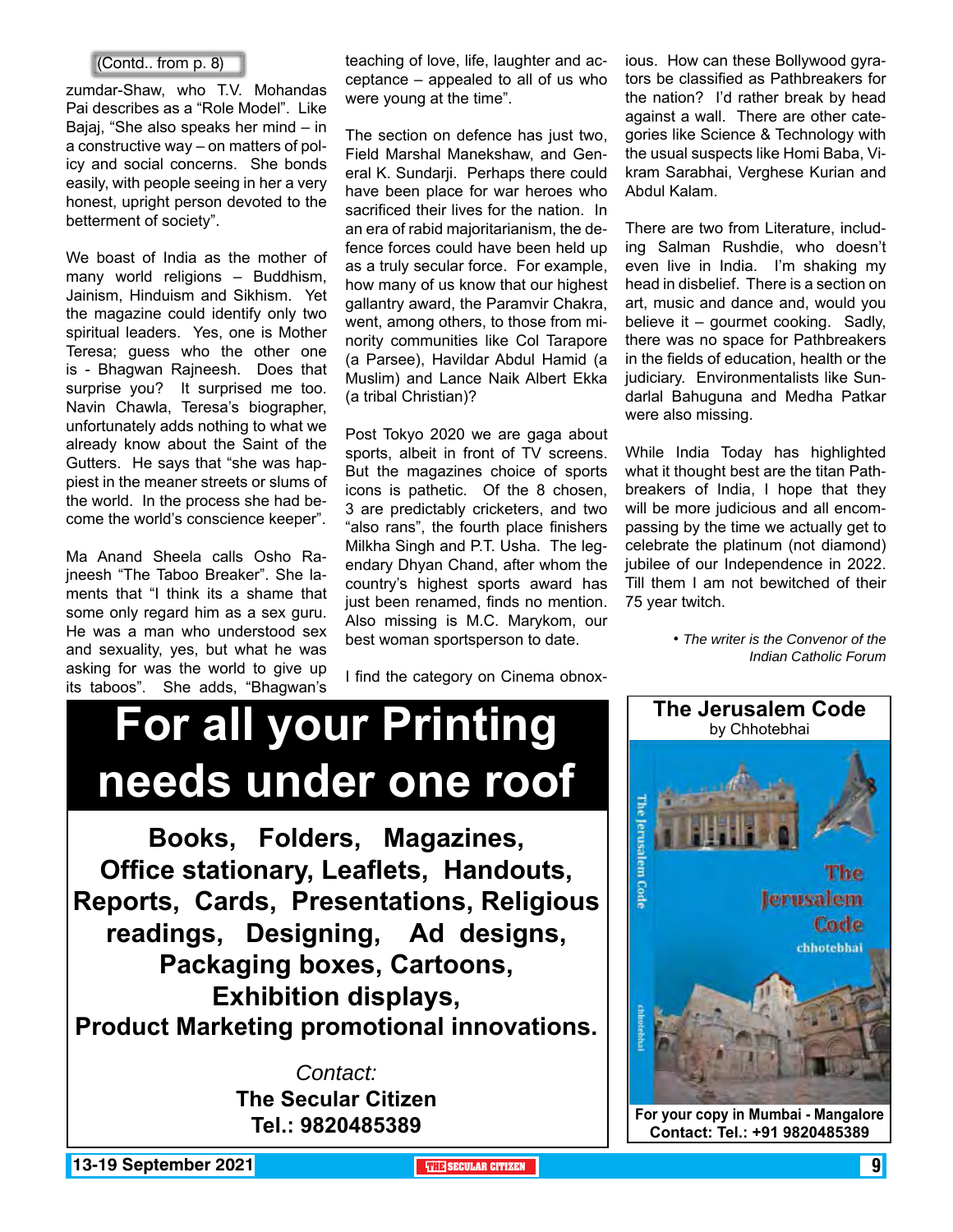# **Teachers of the 21stCentury**

**The New Education Policy (NEP)**<br>
introduced in India in 2019 has<br>
four levels in the school system.<br>
In general, it aims at universalization introduced in India in 2019has four levels in the school system. of education from pre-school to secondary level. Digital technology has advanced phenomenally. Under these circumstances, teachers of the 21st century need to be a guide, mentor and friend to their students, not the all-knowing sage providing them with tomes of information. With a wide range of varied resources, children today know more than teachers on different topics, and are a step ahead of the technology in use, so teachers need to be effective as facilitators and motivators for learning, to empower their students in turn.

In fact, teachers must be open to handling new ways of teaching and learning alongside their students. The talk, chalk and blackboard need not necessarily become obsolete tools, but may be used differently. The important question educators must ask is: What will students need twenty or

thirty years from now? How can we provide them those skills? What can we do to bring about a transformation in the classroom, and later the community at large?

The answer seems simple. The 21st century skills clearly are the ability to think **critically** and enhance **creativity,** to **collaborate** with others, to **communicate** clearly and **to empower** 



people to lead happier healthier lives. The point is how can teachers be catalysts in creating these new learning opportunities for the students.

With constant advances in digital technology, the characteristics of 21st century teachers are that **firstly** they must become information, media and technology literate. This will facilitate and inspire student learning and creativity so that students can excel in the global society they live in.

**Secondly** teachers will have to change their **methodology.** Perhaps design learning experiences, where students might need to apply both knowledge and skills. Encourage stu-

dents to debate a topical issue preferably in pairs, before holding a larger scale class debate. Organize mock trials. or role play exercises on a civic issue. Problem solving in Mathematics could be done by applying various applications in interesting innovative ways. How about finding historical evidence from a primary

source, and then getting students to do the same with oral tradition? What about a comparative study to widen their scope of learning?

The Covid19 scourge has taught humanity the importance of human values namely: Love, Peace, Truth, Right Conduct and Non-Violence. These are inherent in every human being. The World needs transformation. Teach-



ers **thirdly,** can play a significant role by nurturing societal values in young minds. Human values teach how to respect, be kind, grateful, and relate to various people in our lives, families, friendships, communities and others. Teachers must creatively introduce these life-skills and values within the classroom situation, for growing children to carry it further.

Human values suggest that all people belong to the fraternity of mankind and should live in brotherly love, have empathy, caring and sharing with others. Personal human value- education, helps students to become more responsible, and have concern for others. What about special students? They cannot be left downstream. This is how values will help one understand the perspectives of life better,making people happy and responsible citizens.

In conclusion, teachers of the 21st century must focus - to motivate students with learning, exploring, investigating, discovering and inquiringto making a difference in this world of ours. We live in a global village, and so teachers must teach young people to appreciate and embrace diversity. Be creative, using out of the box approaches, awaken the conscience, and prepare children to use their potential worthily.

#### **THIS SECULAR CITIZEN**

News items, Articles, Stories, Opinions, interviews, Poems, etc. may be sent in -

on WhatsApp: +91 9820485389

Via Email: secular@sezariworld.com news@sezariworld.com

seculardivo@gmail.com

by Post **The Secular Citizen** 99, Perin Nariman Street, 1st Floor, Fort, Mumbai 400001

10 **THE SECULAR CITIZEN 13-19 September 2021**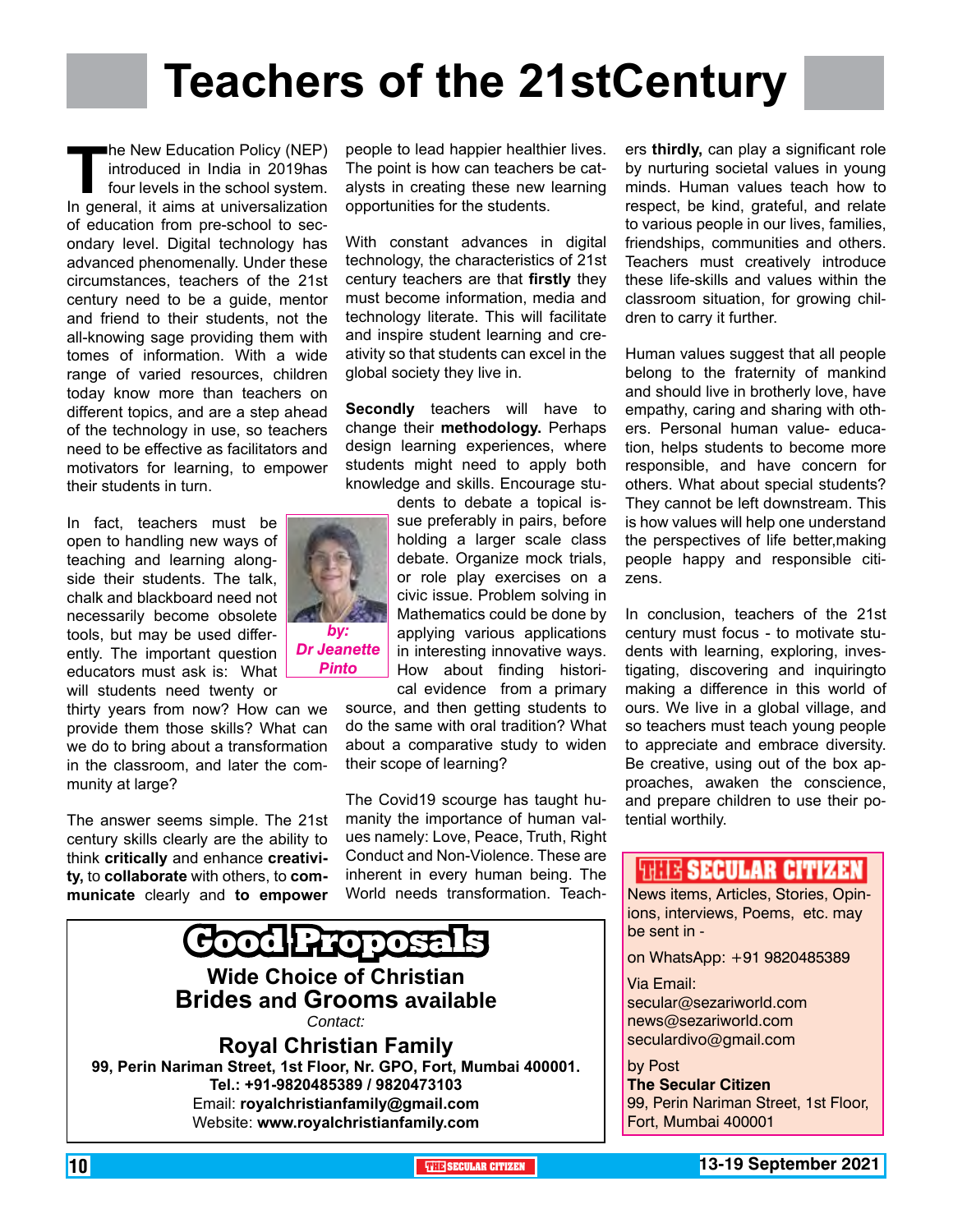# **Teachers' Day Sweet Memories of Teachers**

#### *By Fr. F. M. Britto*

The first teacher that I had encountered was my first grade<br>teacher in my village's govern-<br>ment school. Those days we never countered was my first grade teacher in my village's government school. Those days we never had any modern play schools, nurseries and kindergartens. My father had admitted me in the school one year ahead of my school age, advancing one year of my birth year, not to be a nuisance to my mother who had to look after my younger brother. Since my mental faculties had not yet developed, my learning capacities were poor. It had been always poor anyhow. Later on when I became a priest, at times on the road I saw this teacher, walking fast from his village, in his usual khadi white shirt and folded dhoti. He used to look at me. But presuming that he would not remember me, one stupid among the hundreds of his first grade kids, I never wished him with the usual folded hands.

One day my father astonished me saying that whenever this Hindu teacher met my father, he always enquired about me. I felt then ashamed of my disrespectful attitude towards my teacher who had taught me to read and write the first syllables of my mother tongue. I resolved then that when I meet him next time, I would go and greet him. But on the following year when I went for my home holidays, he was no more. May be he will come to greet me in heaven.

Another primary school teacher I vividly remember is my fourth grade teacher. Nagappa Sir was a terror to us – at least to me - because he taught us mathematics. I always sat next to a boy who was smart in maths and was also generous to me to show his slate/ note book so that I could copy it. In spite of such care, at times he would catch me. With his red face and wide eyes, he would pinch my tender cheeks and screw my bulging stomach. All these chastisements didn't help an inch to get his arithmetic into my stony head. Rather they made

me detest him that I always avoided to greet this monster in the school.

This Hindu teacher, from the neighbouring village, was there attending my priestly ordination, held first time in my village. At the end of the ceremony, he too came along with the crowd, kissed my palms and greeted me with his folded hands. That gesture was more precious than the gift that he had brought along. He had later remarked to my father, "I am very happy that at least one of my students became a (Catholic) priest."

Whenever I went for my home holidays, if this Nagappa Sir happened to see me on the way, he would get up from his place, walk up to me and greet me with his folded hands and smilingly enquire about my whereabouts. I only wished then that he never remembered having called me "Ass" and the canings that he had mercilessly showered on my palms and bottom.

Another time when I went for my home holidays, my mother informed me that my school headmaster was bed-ridden. "Better go and meet him," she suggested.

That evening itself I had collected some village kids and walked to the neighbouring village to visit the ailing teacher, purchasing for him some fruits and biscuits on the way. As soon as Ratnam sir saw me from his bed, his bony, unshaven face gave into a big smile. Though he attempted to get up and sit on his bed or greet me with his folded hands, his feeble body wouldn't obey his commands. He signed me to take my seat on the nearby bench. Since he couldn't answer to any of my enquires, his aged wife and daughter were responding.

During my conversation with them, Ratnam sir was trying to communicate something to his wife, but they couldn't understand his gesture.

"Tea?" his daughter asked him.

That was not what he wanted to say.

After many failed attempts, his wife

asked him, "Pray?"

The Hindu teacher smiled and nodded his head.

I said a small prayer for him and his large family before I left the house. His smiles expressed his appreciation for my prayer and my visit.

A few days after I had left home, my mother wrote to me that teacher expired.

When I was in the fifth grade, a young teacher used to come to our class to take the last period. As he came to the class, he would summon me, quietly thrust some paisa and a steel vessel in my hand. I had to walk to my village canteen, purchase for him two hot vadas and a cup of tea. And then I had to reach back the school, before the last bell went.

When he started using me like this every day, I got fed up. Not only I had been missing my lessons, but I had to walk under the hot sun, up and down two miles extra every day on the stony road, carrying in both my arms the teacher's burning tea and vadas.

One day my companion told me that he was calling me because that new teacher had been told that I was a sincere boy, who would not steal his money, nor eat his refreshments.

On the following evening, when I was returning from the canteen, I pinched a little bit of his vada and sipped once his tea.

That trick relieved me.

On the following year, he started sending another simple boy. Then a new headmistress – a spinster, a Christian, had been appointed. On the first day the slender and tall Miss Mary happened to notice this boy returning to the school, carrying in both his arms the teacher's refreshments. Confronting the boy, she ordered him to keep the things in her office and tell that teacher to meet her after the class.

That was the end of his hot vadas and sweet tea.

After a few days, that strict disciplinarian Miss was packed to some far away school. And I have never seen or heard about her afterwards.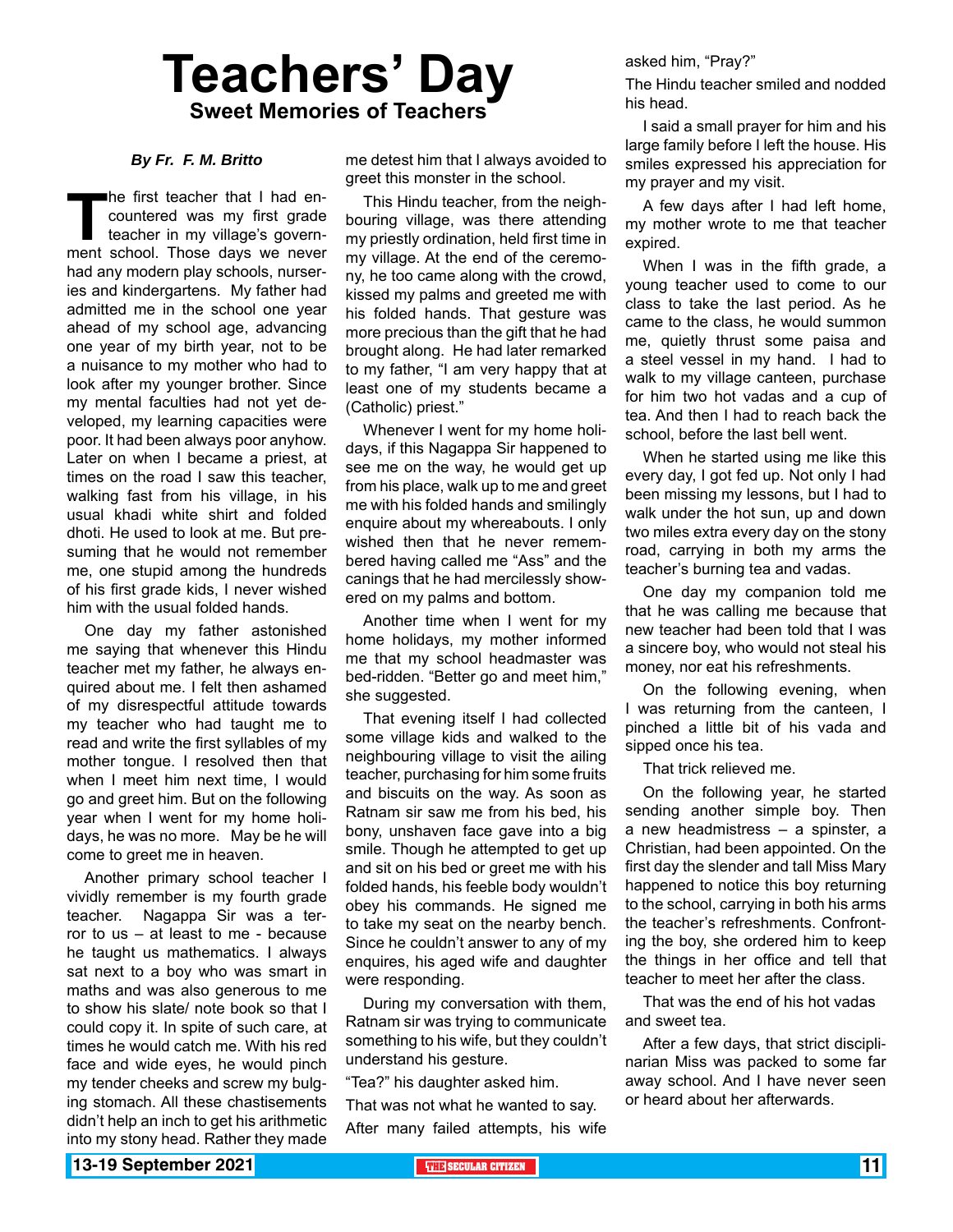A man goes to the doctor and says, "Doctor, wherever I touch, it hurts." The doctor asks, "What do you

mean?" The man says, "When I touch my shoulder, it really hurts. If I touch my knee – OUCH! When I touch my forehead, it really, really hurts."

The doctor says, "I know what's wrong with you – you've broken your finger!"

#### \*\*\*\*\*

Two boys were arguing when the teacher entered the room.

The teacher says, "Why are you arguing?"

One boy answers, "We found a ten dollar bill and decided to give it to whoever tells the biggest lie." "You should be ashamed of yourselves," said the teacher, "When I was your age I didn't even know what

a lie was." The boys gave the ten dollars to the teacher.

#### \*\*\*\*\*

Teacher: Suppose, you have offered money and knowledge. You have to take one of them. Which one you should choose?

Student: Money.

Teacher: I would have taken knowledge. But why do you take money? Student: I have the lack of money that's why. You have the lack of knowledge. That's why \*\*\*\*\*

A: Just look at that young person with the short hair and blue jeans. Is it a boy or a girl?

B: It's a girl. She's my daughter.

A: Oh, I'm sorry, sir. I didn't know that you were her father.

B: I'm not. I'm her mother.???? \*\*\*\*\*

Teacher: "Nick, what is the past participle of the verb to ring?" Nick: "What do you think it is, Sir?" Teacher: "I don't think, I KNOW!" Nick: "I don't think I know either, Sir!" \*\*\*\*\*

Two cows are standing in a field. One says to the other "Are you worried about Mad Cow Disease?" The other one says "No, It doesn't worry me, I'm a horse!" \*\*\*\*\*



Teacher to student: "Make a sentence using the word "I" Student: "I is.." Teacher: "No that is not correct, you should say I am" Student: "Ok. I am the ninth letter in the Alphabet"! \*\*\*\*\*

Mother: "Why did you get such a low mark on that test?" Junior: "Because of absence." Mother: "You mean you were absent on the day of the test?" Junior: "No, but the kid who sits next to me was." \*\*\*\*\*

Teacher: How old is your dad. Student: He is as old as I am. Teacher: How is it possible? Student: Because he became a dad only after I was born. \*\*\*\*\*

Teacher: "Why are you late, Joseph?" Joseph: "Because of a sign down the road."

Teacher: "What does a sign have to do with you being late?" Joseph: "The sign said, 'School

Ahead, Go Slow!'" \*\*\*\*\*

A teacher asked a student to write 55. Student asked: How? Teacher: Write 5 and beside it another 5! The student wrote 5 and stopped.

teacher: What are you waiting for? student: I don't know which side to write the other 5! \*\*\*\*\*

The teacher to a student: Conjugate the verb "to walk" in simple present. The student: I walk. You walk …. The teacher intruptes him: Quicker please.

The student: I run. You run … \*\*\*\*\*

Teacher: Why are you late? Student: There was a man who lost a hundred dollar bill.

Teacher: That's nice. Were you helping him look for it? Student: No. I was standing on it. \*\*\*\*\*

Little Sam (on phone): My son is having high fever and he won't be able to come to school today. Teacher: Who is this? Little Sam: This is my father speaking!

\*\*\*\*\*

student : Your stupid! Girl: Do you know who I am? student : No. Girl: I'm the principals daughter.

student : Do you know who I am? Girl: No.

Boy: Good. (walks away) \*\*\*\*\*

student receives a phone call from his doctor.

- The doctor says, "I have some good news and some bad news."
- student says, "OK, give me the good news first."
- The doctor says, "The good news is, you have 24 hours to live."

student replies, "Oh no! If that's the good news, then what's the bad news?"

The doctor says, "The bad news is, I forgot to call you yesterday." \*\*\*\*\*

Teacher: Which one is closer, Sun or Africa?

Johnny: Sun

Teacher: Why?

Johnny: We can see the sun all the time, but can't see Africa. \*\*\*\*\*

#### Teacher announced that "students,

we will have only half a day of school in this morning.

All the students said "Yeahh" Then the teacher said "We will have the other half this afternoon"!???? \*\*\*\*\*

A black Jewish boy runs home from school one day and asks his father, "Daddy, am I more Jewish or more black?"

The dad replies, "Why do you want to know, son?" "Because a kid at school is selling a bike for \$50 and I want to know if I should talk him down to \$40 or just steal it!"

\*\*\*\*\*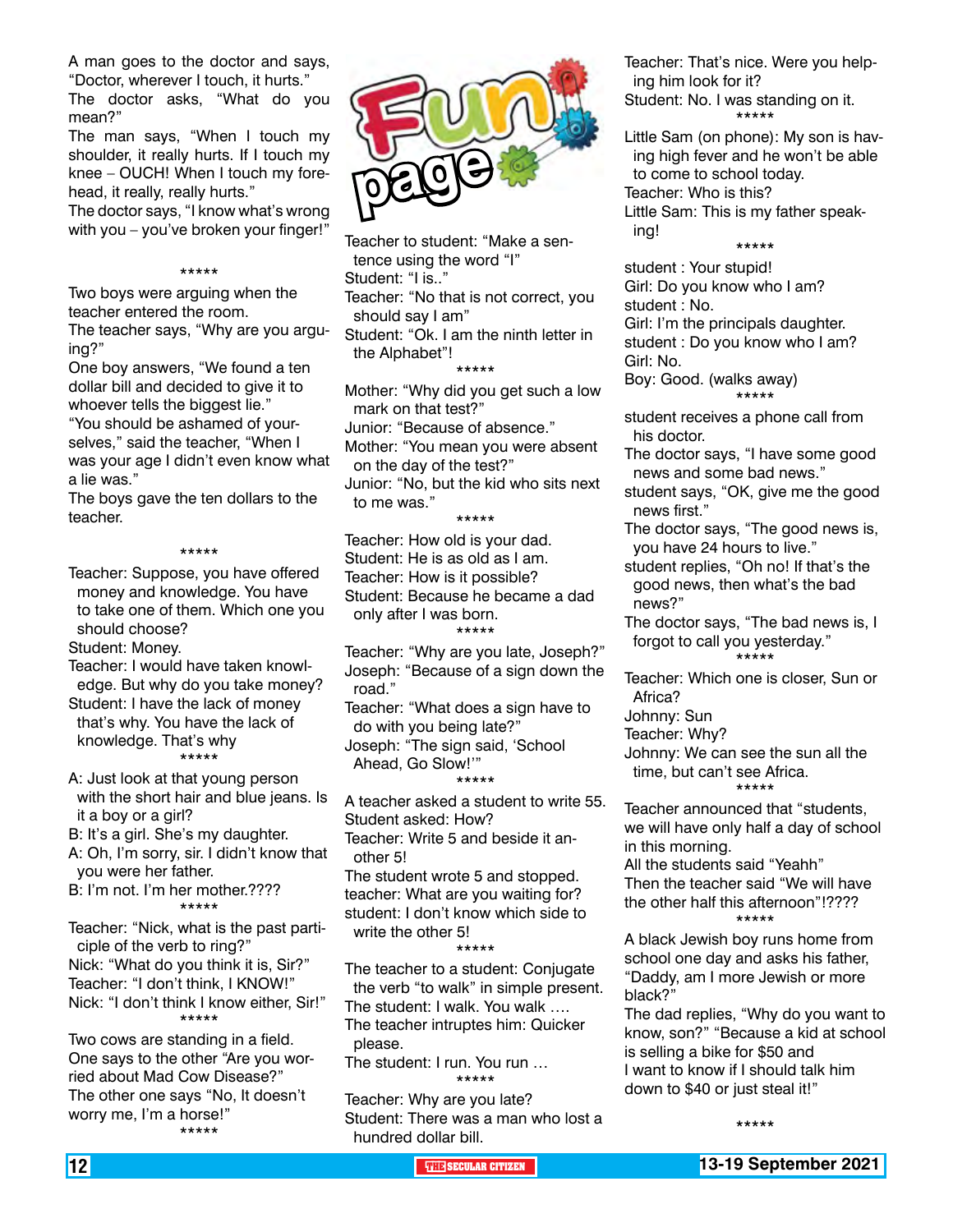#### (Contd.. from p. 5)

of Rs 25/ for a 14.2 kg cylinder, which has put a heavy burden on the common man. As a result, the price of LPG today is almost Rs 200/ more than what it was 7-8 months back and more than double in the last 7 years. To add to the misery, the earlier subsidy of 12 cylinders for each household has been done away by the Central govt, bringing the domestic price of the gas on par with the market price. Not long back, the Central govt had requested consumers to give up their subsidies to enable the poor families in the rural areas to avail of the LPG facilities. Free LPG connections were also given to lakhs of families in the rural areas by the Modi govt, as part of their welfare schemes. Today, in the present scenario of unaffordable LPG prices , the only alternative for these hapless families is to revert to the traditional ways of cooking, using firewood and charcoal. Their hopes of the promised utopian 'achhe din' have been shattered badly, as much as it is with the rest of the country.

#### *— A. F. Nazareth Alto Porvorim, Goa.*

### **Our civic and social activists need to unify**

Orlem is a vibrant parish and the pandemic has only served to bring out the best in our parishioners. Parishioners have actively involved themselves in various charitable and social activities bringing succour to innumerable people of all communities. The Bombay Catholic Sabha with the blessings of the church has been conducting free vaccination drive every day, subject to vaccine availability , for the last three months, till date. Various church groups are distributing food and aid to the needy while the SSVP and Prayatna, (the social arm of the church ) are as usual

#### **Ingredients:**

- 1 cup shredded cabbage
- 1/2 cup ghee
- 3 cups milk
- 1 cup sugar
- 1 tsp cardamom powder
- Chopped nuts

#### **Method:**

Take the ghee and shredded cabbage together in a vessel and saute on a medium flame until the raw smell of the cabbage

goes away. Add the milk and cook on a high flame by stirring continuously.

Once the milk turns thick and becomes half of the quantity, add in the sugar, ghee and cook on a medium flame until the mixture turns thick. Finally, add the cardamom powder and cook on simmer.



Once the halwa is nicely cooked, put off the gas. Add the chopped nuts, give a stir and serve warm or even cold. **by Jubel D'Cruz**

doing commendable work.

Besides, there are youth groups which are actively involved in various civic and social activities. Unfortunately, it is observed that these groups do not see eye to eye with each other. This is very unfortunate. We have a substantial Catholic presence in Orlem. If all civic and social associations and groups unite we can be a force to reckon with. Unfortunately other people leverage the hard work and goodwill of our community to succeed at civic elections. The same is true in some other catholic pocketboroughs. If we unite, we can have our own civic corporators.

> *—Prof Robert Castellino, Malad*



Published from Mumbai 27th year of regular publishing *Subscription rates:* One year by post Rs. 500 Five years by post Rs. 2000 *Contact:*  Tel.: +91 9820485389 / 9820473103 Email: secular@sezariworld.com

### Subscriptions for **THIT'S SECULAR CITIZEN**<br>Renewal as well as New, can be

**Cabbage** 

**Halwa**

sent through Bank Fund Transfer to any one of the following banks:

Bank: HDFC Bank Branch : CST - Mumbai VT Account Name: The Secular Citizen Current Account No. 03552000006744 ISFC code: HDFC0000355 or

Bank: Citizen Credit Co-op Bank Ltd., Branch : Colaba, Mumbai Account Name: The Secular Citizen CurentAccountNo. 2090031000000489 ISFC code: CCBL0209003

Please inform us through email: secular@sezariworld.com or through phone: 9820485389 after transferring the same.

**Promote your products and services. Find new clients**

*Advertise in*

#### *FRITE SECULAR CITIZEN*

*Contact:* **Tel.: +91 9820485389 / 9820473103** Email: secular@sezariworld.com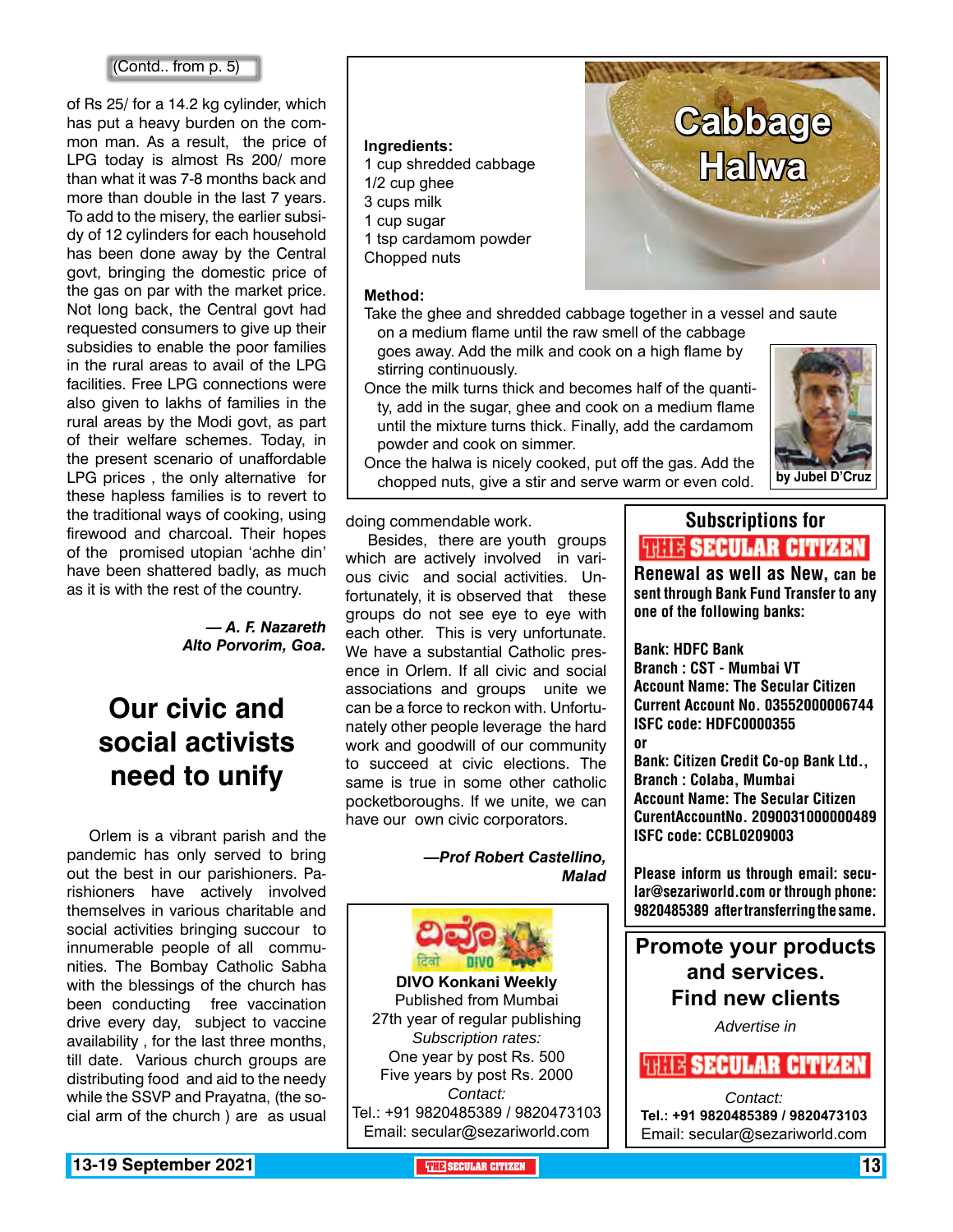# **Cataclysmic Coronacalamity**

(Contd... from last issue)

Another virus that hit headlines in 1976 was the Ebola virus which occurred in a village near the Ebola River, from which the disease takes its name. This virus had a second larger outbreak in 2014–2016 in West Africa.

Closer home was the Nipah virus in 2018 believed to have spread through fruit bats and confined to Kerala. Strict vigilance and active monitoring by the Health authorities nipped the spread of the virus in the bud before it could cause further damage.

What was unique about the coronavirus that struck us in 2019? Virologists have identified a new strain that has not been previously identified in humans and hence it was named as a novel coronavirus or Covid-19. It is clear that the new strain has mu-

tated from the previous coronaviruses that have infected mankind but with a more deadlier and lethal footprint. With all the technological expertise and knowledge at the command of scientists, no one in their wildest imagination could have predicted that seven years since the last major epidemic of SARS, the virus would mutate into the deadly Covid-19?

#### **Part IV: DIRE PREDICTIONS**

*It was Microsoft cofounder Bill Gates and not the 16th-century astrologer Nostradamus, who ac*tional Institutions and a Life Coach

*curately predicted the 2020 Covid-19 pandemic. The billionaire who is one of the foremost philanthropists on the planet, in Ted talk titled 'The next outbreak' delivered in 2015, had warned that a microbe and not war is more likely to kill millions of people around the planet in the next 10 years. Was it just a premonition of impending disas-* *ter or was it based on science?*

Nostradamus was a 16th-century seer. He and his prophecies—revered by some, ridiculed by others—are still well known today, centuries after he lived, and continue to be the subject of debate.

Nostradamus's predictions tended to be about general types of events, like natural disasters and conflict-related events that tend to occur regularly as time goes on. Did Nostradamus predict the corona pandemic? The claims include a prophecy written out as follows: *"There will be a twin year (2020) from which will arise a queen (corona) who will come from the east (China) and who will spread a plague (virus) in the darkness of night, on a country with 7 hills (Italy) and will transform the twilight of men into dust (death), to destroy and ruin the* 

*world. It will be the end of the world economy as you know it."* This claim was checked and verified by several sources and has been found to be untrue. But what was spot-on was the prediction made by Microsoft co-founder Bill Gates, rather than Nostradamus, who accurately predicted the 2020 Covid-19 pandemic. The billionaire who is one of the foremost philanthropists on the planet, in a Ted talk titled 'The next outbreak' delivered in 2015, had warned that a microbe and not war is more likely to kill millions of people around

the planet in the next 10 years. Was it just a premonition of impending disaster or was it based on science?

*"If anything kills over 10 million people in the next few decades it's highly likely to be a highly infectious virus rather than a war. Not missiles, microbes,"* Gates had said.Gates had cited the Ebola outbreak to point out

that the world had no defence against a global viral outbreak five years ahead of the 2020 pandemic. The video of the Ted talk went viral in 2020 as the pandemic struck but Gates said he didn't feel good about his prediction coming true.

*"There's no good feeling that comes with something like this,"* the billionaire philanthropist recently told Derek Muller while speaking to him for his YouTube channel 'Veritasium'. *"Could I have been more persuasive?"* he rued. Muller then asks Gates about how he was so certain about something like a pandemic half a decade ago.

*"There are a number of respiratory viruses and from time to time one will come along. Respiratory diseases are very scary because you're still walking around on a plane, a bus when you're infectious. Unlike some other diseases like ebola where you are mostly in a hospital bed by the time viral load infects other people,"* Gates responds.

His accurate prediction of the pandemic led to him being the target of many conspiracy theories linking him to the coronavirus' origins. This was mentioned 1.2 million times on television and social media between February and April this year, according to an analysis by the New York Times and media analytics company, Zignal Labs..The fact that he has been quite vocal about the bigger danger a global pandemic could pose for many years ahead of the COVID-19 pandemic has been lapped up by conspiracy theorists with some of them alleging it as proof that Gates appeared to have known beforehand about coronavirus. While some are of the view that he is leading a class of global elites, others believe Gates is at the forefront of efforts to depopulate the world. Thus Bill Gates became the voodoo doll of CO-VID conspiracies.

#### **Part V: THE WUHAN MYSTERY**

*The popular theory is that the vi-*(Contd.. on p. 15)



**Thomas Lobo** is retired Director-Pfizer Ltd, former Campus Director of St. John Technical & Educational Campus at Palghar and is currently a freelance Management Advi-

sor to Higher Educa-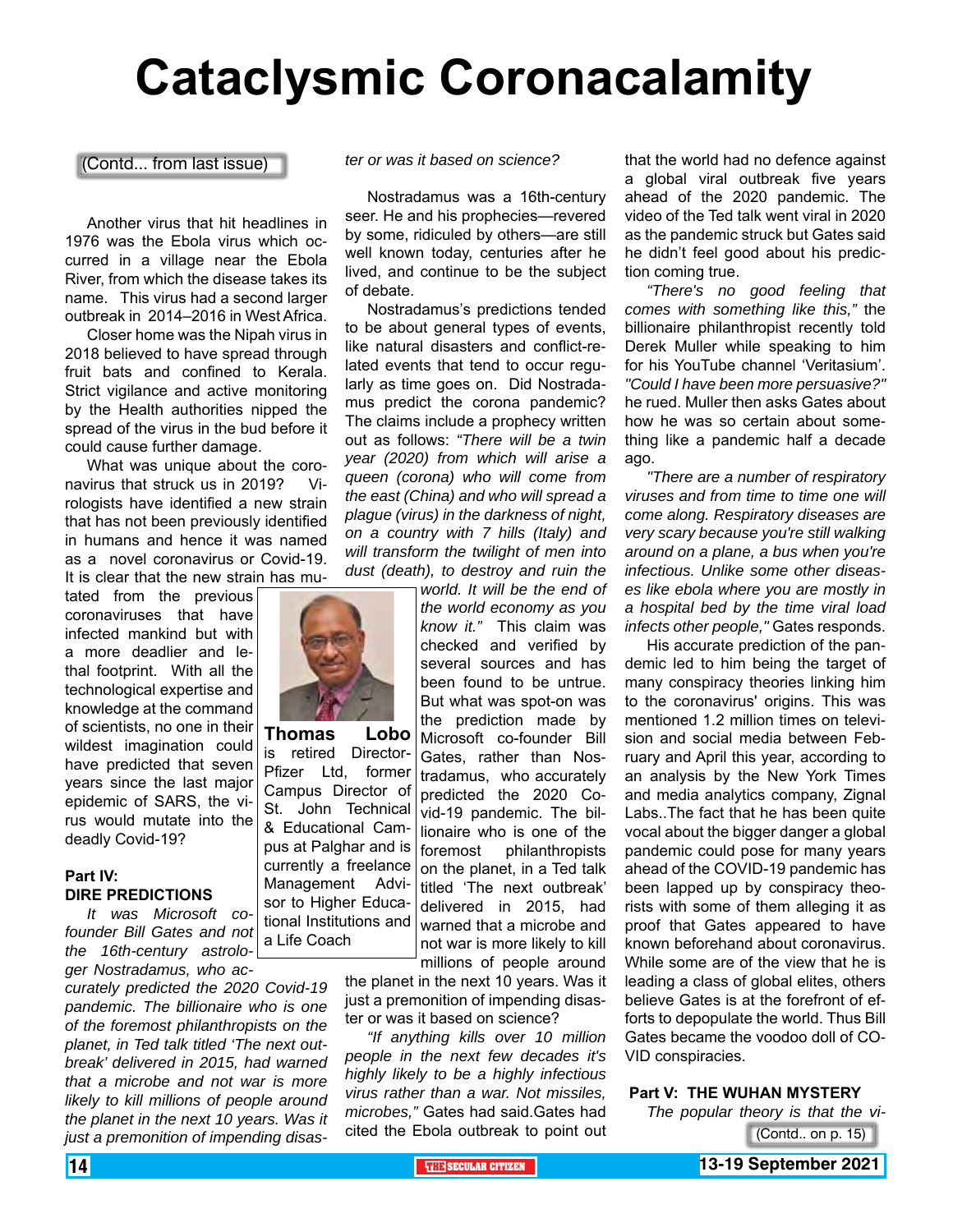#### (Contd.. from p. 14)

*rus was transmitted from bats at the Wuhan animal market sometime in late 2019 but the truth uncovered by a group of investigators called DRAS-TIC is leading the world to believe that it was discovered as early as 2013 in bat faeces drawn from mineshafts. How did this mutate into the deadly strain of virus that has now engulfed the whole world?*

Most of us who have visited China are aware of the Chinese' affinity for animal meat and seafood. As the virus first engulfed the city of Wuhan the news was that the virus had spread at Wuhan's popular Huanan seafood market through bats.

In the summer of 2020, two Pune scientists, MonaliRahalkar and husband Rahul Bahulikar, wrote a paper titled *"Lethal Pneumonia Cases in Mojiang Miners (2012)"* and theorized a link between Covid-19 and the lethal pneumonia that claimed the lives of three miners in China's Yunnan province and this became a key part of investigations by *DRASTIC-* a group of scientists and analysts from across the world, looking into the origins of Covid-19. The couple's work gained momentum after a member of this group – known as *The Seeker–* found other vital information that boosted the lab leak theory, Rahalkar has hypothesized that the miners' illness was not transmissible at the time because friends, relatives and others near the mine were not affected. But after their samples reached the Wuhan Institute of Virology (WIV) reports emerged of a fast moving infection.

The Wuhan Institute of Virology was studying faeces drawn from mineshafts. They found a SARS-like beta coronavirus from the same mineshaft where the miners had been sickened after sampling in 2013. The lab has denied any work on SARS-CoV-2 before 2019. But there are high chances of modification of the virus inside the lab. There is a strong likelihood that the modified virus leaked from the lab.

So the virus that causes Covid-19 could have started spreading in China as early as Oct 2019, two months be-

fore the first case was identified in the central city of Wuhan. Researchers from Britain's University of Kent used methods from conservation science to estimate that SARS-CoV-2 first appeared from early Oct to mid-Nov 2019. China's first official Covid-19 case was in Dec 2019 and appears to have been deliberated misreported as being linked to Wuhan's Huanan seafood market. This seems more like a cover-up attempt by the Chinese Govt which is corroborated by the death of a Chinese doctor Li Wenliang who was working in an eye hospital in Wuhan treating coronavirus patients. His death attributed to the virus was suppressed initially by the Chinese Govt. Dr Li had tried to warn fellow medics of a disease that looked like Sars - another deadly coronavirus.But he was told by police to *"stop making false comments"* and was investigated for *"spreading rumours".*

And yet, China's actions raised questions. The government refused to allow international scientists into Wuhan in early 2020 when the outbreak was mushrooming, including experts from the U.S. Centers for Disease Control and Prevention, who were already in the region.

Beijing stonewalled on allowing World Health Organization experts into Wuhan for more than a year, and then provided only limited access. The WHO team's final report, written with and vetted by Chinese researchers, played down the possibility of a lab leak. Instead, it said the virus probably spread via a bat through another animal, and gave some credence to a favored Chinese theory that it could have been transferred via frozen food.

#### **Part VI: THE WORLD ON ITS KNEES**

*From China, the Virus spread globally in a flash causing countries to go into a lockdown for months and the world came to a standstill with the economy too coming to a grinding halt. An unprecedented medical crisis loomed large. The rampaging virus took a heavy toll of the elderly population all over. Pharma companies scrambled to develop and launch a vaccine before the virus could do* 

*further damage. What did the future hold?*

It was a matter of time before the Virus engulfed the whole world, beginning with Europe, US, and a few Asian countries like Iran and eventually India by early March 2020.

However, if there is one country that has suffered the most due to COVID-19 beyond China, it has to be the European country of Italy. But what is the connection between Italy and the novel coronavirus considering the deadly virus is reported to have originated from China? The answer is fashionably simple. The northern part of Italy has been a traditionally prosperous region due to the flourishing fashion and garment industry. Most of the big global brands like Gucci and Prada have their base in this region. With China offering one of the cheapest manufacturing options in the world, it came as little surprise that most of these fashion brands were working with China. A large number of these Italian fashion and garment houses had outsourced their manufacturing to Chinese labour, specifically in Wuhan.

Italy also has direct flights from Wuhan and reports suggest over 100,000 Chinese citizens were working in Italian factories. Chinese made a slow and steady move into Italy and many Italian fashion firms are now owned by them as well. As per a news report, there are more than 300,000 Chinese and over 90% of them work in the Italian garment industry. As per reports, there are thousands of small companies that are active in exports. This region is also very interconnected as well. The Italian authorities were late in waking up to the threat of the novel coronavirus and it had already spread far and wide to the neighbouring countries of Spain, France, Germany, Belgium and the UK by the time safety measures were put in place.

Experts believe the novel coronavirus outbreak has hit Italy on two major counts – first is the high number of casualties. Nearly 60% of the population is aged 40 and over, of which about 23% is over 65 years of age. This put nearly one-fourth of the population at grave risk.

(To be contd...)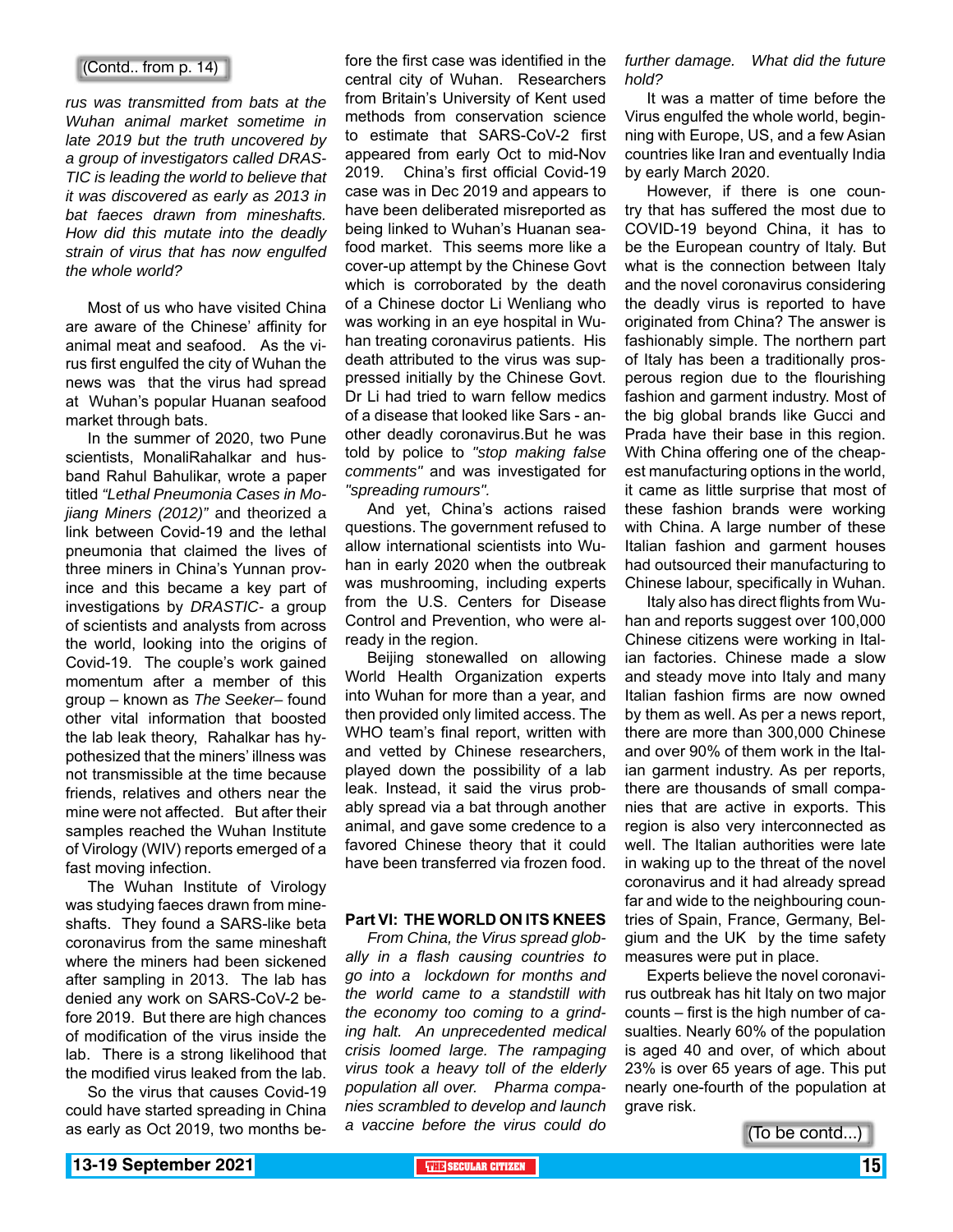# **Royal Christian Family MATRIMONIALS - GROOMS**

**7237. MUMBAI :** Mangalorean Roman Catholic Bachelor, (Born in July 1990), Ht. 5' 8", Wt. 70 kgs, Wheatish Complexion, Edn. M. Eng., MBA., PGDM., working as an Asst. Engg. Manager. Contact email :

dannypinto@gmail.com

**7233. MUMBAI :** East Indian Roman Catholic Bachelor, (Born in March 1983), Ht. 6' 1", Wt. 83 kgs, Fair Complexion, Edn. HSC, IHM, IT., working as a Instrument Tech., working offshore (Rigs). Contact email : bragandcruz@rediffmail.com

**7213. MUMBAI :** Mangalorean Roman Catholic Bachelor, (Born in October 1989), Ht.6', Wt. 60 kgs, Fair Complexion, Edn. B.Sc. in Hospitality Studies, working in a reputed organization. Contact email :

merwyn1989pinto@gmail.com **7220. MUMBAI :** Anglo Indian Roman Catholic Divorcee, (Born in May 1978), Ht. 5' 10", Wt. 76 kgs, Fair Complexion, Edn. MBA PGDM, working as a HR. Contact email :

rodrigesmargaret69@gmail.com

**7183. MUMBAI :** East Indian Roman Catholic Bachelor, (Born in February 1991) Ht. 5' 11", Wt. 86 kgs, Wheatish Complexion, Edn. PGDM and BMS., working as a Relationship Manager. Contact email :

ritadhawan10@gmail.com

**7185. MUMBAI :** Goan Roman Catholic Bachelor, (Born in October 1984) Ht. 5' 10", Wt. 72 kgs, Wheatish Complexion, Edn. B.Com. working for Bank. Contact email :

shaun.neo00.outlook.com

**7188. MUMBAI :** Mangalorean Roman Catholic Bachelor (Hearing Impaired) (Born in September 1989), Ht. 5' 9", Wt. 62 kgs, Fair Complexion, Edn. HSC., Dip. in Computer Hardware. Working as a Cashier. Contact email : clifford9948@gmail.com OR 9920331773

**7212. MUMBAI :** East Indian Roman

#### **Important Notice**

Telephone no. of candidate will be printed only with the consent of members. For Tel. Nos. Please contact: +91- 9820473103 / 9820485389 or Email : royalchristianfamily@gmail.com

Catholic Bachelor, (Born in February 1991), Ht. 5' 8", Wt. 70 kgs, Wheatish Complexion, Edn. Bachelor of Arts, B.H.M.S., Luzern, Switzerland, working as a Restaurant Supervior. Contact email : noellyn\_p@hotmail.com

**7216. MUMBAI :** Roman Catholic Bachelor, (Born in October 1988 ), Ht. 5' 9", Wt. 70 kgs, Wheatish Complex ion, Edn. MBA, HR speacialization, Profession : Lead Recruiter. Contact email : willujames310@gmail.com

**7202. MUMBAI :** Keralite Syrian Catholic Bachelor (Born in May 1973), Ht. 5' 6", Wt. 73 kgs, Wheatish Complexion, Edn. B.A., English Literature, Profession : Consultant Administration. Left Hand & Leg is weak due to earlier motor bike accident. Contact Email : josephmullakara1973@gmail.com

**7196. MUMBAI :** Mangalorean Roman Catholic Bachelor (Born in March 1981), Ht. 6', Wt. 80 kgs, Wheatish Complexion, Edn. B.Com., HR Professional. Contact email :

denstun@hotmail.com

**7236. MUMBAI :** Goan Roman Catholic Bachelor, (Born in March 1986), Ht. 5' 9", Wt. 67 kgs, Wheatish Complexion, Edn. Edn MBA. PGDM., MBA from NMIMS, working as a Manager in Bank. Contact email :

sallysylviana@yahoo.in

**7207. Chandigarh :** Anglo Indian Catholic Divorcee, (Born in April 1972), Ht. 6' 1", Wt. 80 kgs, Very Fair Complexion, Edn. B.Com., MFC, MA English, Teacher by profession. Contact email : vishalsud81@gmail.com

**7232. GOA :** Goan Roman Catholic Bachelor, (Born in July 1980), Ht. 5' 5", Wt. 65 kgs, Tan Complexion, Edn. Diploma in Automobile Technology, Self employed. Contact email :

darwindesouza28@gmail.com

**7226. CANADA :** Canadian Citizen Mangalorean Roman Catholic Bach-

#### To Place Your Matrimonial Advertisement Call: +91 - 9820485389 or 9820473103

\* Check your email at least once a week. \* Members are requested to inform us when they are settled, so that publication of their details can be discontinued.

elor, (Born in August 1990), Ht. 5' 4", Wt. 59 kgs, Fair Complexion, Edn. M.Sc., in Environmental Science and in Energy Management postgraduate degrees from the University of Toronto. Working for a reputed company as Energy Management Analyst in Totonto. Contact email : francisper@gmail.com

**7206. new delhi :** Goan RC Bachelor (Born in October 1995), Ht. 5' 6", Wt. 43 kgs, Fair Complexion, Edn. B.E. Computer Engineer, working as a Project Manager with Paytm. Contact email : dcosta.ria@gmail.com

**7168. USA :** US Citizen Goan Roman Catholic Bachelor, (Born in June 1985 ) Ht. 5' 7", Wt. 73 kgs, Fair, Edn. M.Sc., working for a Global Pharmaceutical Company. Contact email :

Ispinto84@gmail.com

**7203. MUMBAI :** Mangalorean RC Bachelor, (Born in October 1985), Ht. 5' 7", Wt. 65 kgs, Wheatish Complexion, Edn.B.E. MBA, working for International Company. Contact email :

delphinempinto@gmail.com

**7227. MUMBAI :** Goan RC Bachelor, (Born in August 1990), Ht. 5' 10", Wt. 73 kgs, Wheatish Complexion, Edn. B.Com., working as a Senior HR. Contact email :

baptistadarryl@yahoo.in

**7157. PUNE :** RC Bachelor, (Born in September 1990) Ht. 5' 6", Wt. 75 kgs, Wheatish Complexion, Edn. MBA (Marketing) & M.Com., working as a Senior Executive, Sales and Development. Contact email : amlahenry11@ gmail.com

**7231. MUMBAI :** Goan RC Divorcee, (Born in August 1970), Ht. 5' 9", Wt. 72 kgs, Wheatish Complexion, Edn. Diploma Holder, working as a Manager with a Cruise liner based in **USA** . Work entails 6 months work and 2/3 months vacation. Contact email : raisaraisa1212@yahoo.in

**If not settled within a year, renew your membership atleast two months in advance to continue the service uninterrupted.**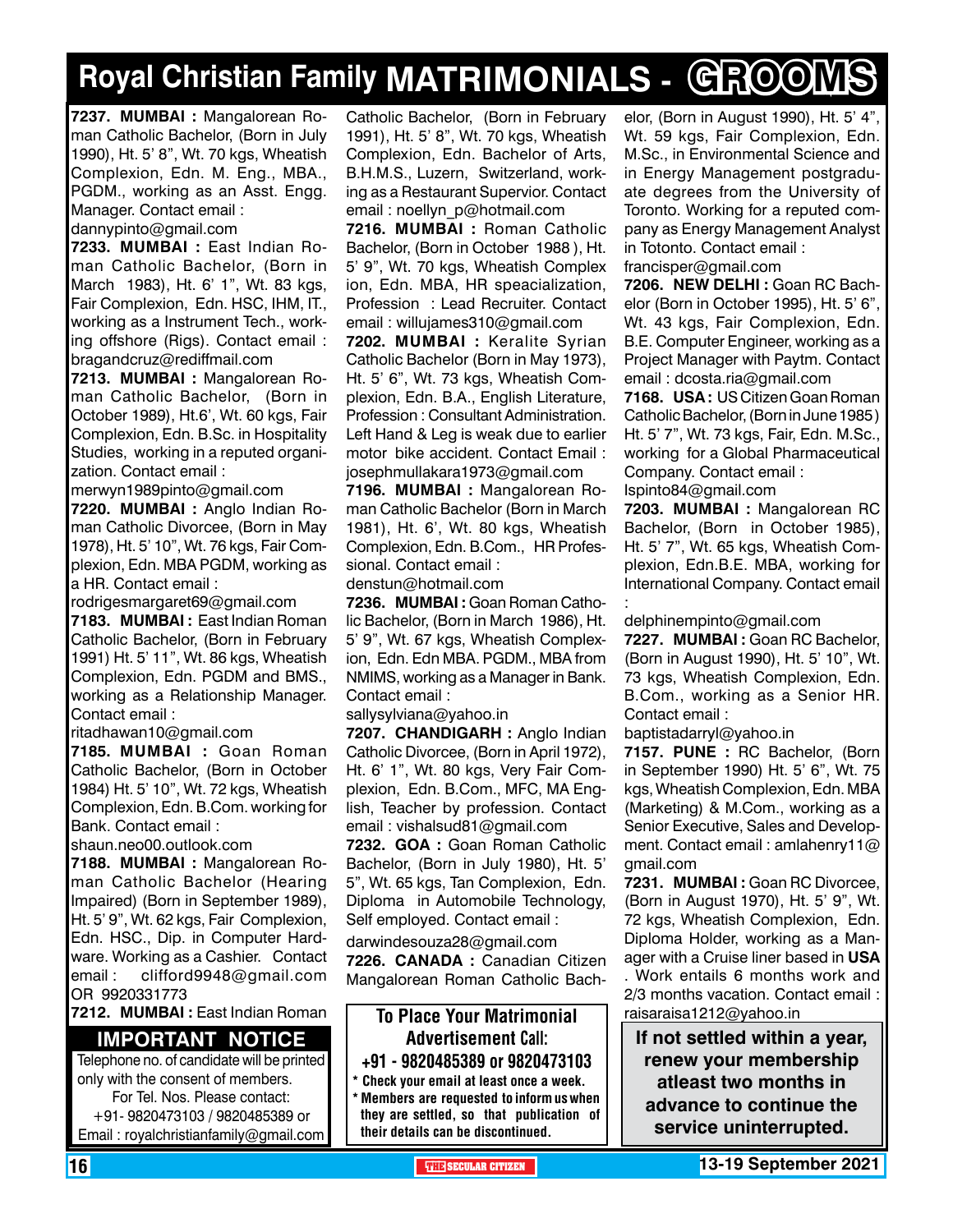# **Royal Christian Family MATRIMONIALS - BRIDES**

**7217. MUMBAI :** Mangalorean Roman Catholic Spinster, (Born in June 1995), Ht. 5' 4", Wt. 77 kgs, Wheatish Complexion, Edn. B.A., & Post Graduate Diploma in Event Management, working in an reputed Multinational Company. Contact email : naseemdmello786@gmail.com

**7223. MUMBAI :** Born Again Spinster, (Born in November 1994), Ht. 5' 8", Wt. 70 kgs, Fair Complexion, Edn. Masters in HR. working as Asst. Manager Learing and Development in Cargo Logistics firm. Seeks suitable match, first preference Born Again or Others. Contact email : bernie wicket@yahoo.com

**7215. MUMBAI :** Mangalorean Roman Catholic Spinster, (Born in November 1996), Ht. 5' 5", Wt. 54 kgs, Fair Complexion, Edn. BMS, CWM, pursuing CFA Level 2, working as a Operations Analyst in Limited Company. Contact email : rachel.serrao96@gmail.com

**7238. AHMEDABAD :** Goan Roman Catholic Spinster, (Born in April 1989), Ht. 5' 6", Wt. 50 kgs, Fair Complexion, Edn. B.Com., working as a Sr. Recrutment Consultant. Contact email :

fernandeseugenia58@gmail.com

**7065. MUMBAI :** Mangalorean Roman Catholic Spinster, (Born in December 1989), Ht. 5' 7", Wt.69 kgs, Fair Complexion, Edn. M.Sc., & Dip. in Clinical Research, working as Business Process Lead in TCS. Contact email : mendonca\_luke@yahoo.co.in

**7230. MUMBAI :** Silm, Smart, Beautiful Roman Catholic Spinster, (Born in August 1995), Ht. 5' 7", Wt. 50 kgs, Fair Complexion, Edn. B.Com., working in Pharmaceutical Company. Contact email : alex1947@rediffmail.com

**7234. MANGALORE :** Mangalorean Roman Catholic Spinster, (Born in November 1993), Ht. 5' 4", Wt. 60 kgs, Fair Complexion, Edn. MBBS, MD (ongoing), Doctor by profession. Contact email : samaddy2013@gmail.com

**7214. MUMBAI :** Goan Roman Catholic Spinster, (Born in October 1986), Ht. 5' 4", Wt. 52 kgs, Fair Complexion, Edn. CA CFA Ms Finance M.Com., working as a Senior Manager. Contact email :

frfernandes020@gmail.com

**7210. AURANGABAD :** Mangalorean

**Royal Christian Family Helps In Choosing The Right Life-Partner Serving Since 41 Years** Roman Catholic Spinster, (Born in January 1994), Ht. 5' 5", Wt. 50 kgs, Fair Complexion, good looking, beautiful, Coming from business family, Edn. Chartered Accountant, C.A. by Profession. Contact email : putturaurangabad@gmail.com

**7128. MUMBAI :** Affluent business family R.C. East Indian Spinster, (Born in 12-04-1988), Ht. 5' 2", very beautiful and pretty. Edn. MS General Surgeon, Doctor by profession. Contact email : drvd2019@gmail.com

**7199. BANGALORE :** Mangalorean Roman Catholic Spinster, (Born in January 1990), Ht. 5' 2", Wt. 53 kgs, Fair Complexion, Edn. Master's in Mass Communications (NTU, Singapore) working as a Senior Manager of Corporate Communications in **SINGAPORE**. Contact email : mafern.2121@gmail.com

**7235. MUMBAI :** Goan Roman Catholic Spinster, (Born in September 1991), Ht. 5' 3", Wt. 100 kgs, Wheatish Complexion, Edn. M.Sc., Asst. Professor by profession. Contact email : joelhs18@gmail.com

**7182. MUMBAI :** Mangalorean Roman Catholic Spinster, (Born in October 1992), Ht. 5' 4", Wt. 72 kgs, Wheatish Complexion, Edn. B.Com., C.A., working as Asst. Manager in TATA Company. Contact : email : matrimonialp27@gmail.com

**7229. MUMBAI :** Goan Roman Catholic Spinster, (Born in May 1994), Ht. 5' 3", Wt. 55 kgs, Fair Complexion, Good looking, Smart, Edn. MBA PGDM, working as a HR Marketing and Customer Service in **UAE.** Contact email : goanmatri7@gmail.com

**7160. MUMBAI :** Mangalorean Roman Catholic Spinster, (Born in September 1988), Ht. 5' 7", Fair Complexion, Edn. BMS, working as a Senior Merchandiser in a Global Retail Company in Dubai. Contact email : prislobo10@gmail.com

**7228. KOLKATA :** Anglo Indian Roman Catholic Spinster, (Born in October 1988), Ht. 5' 4", Wt. 54 kgs, Wheatish Complexion, Good looking, Smart, Edn. B.A., working as a HR. Contact email :

advtresponse85@gmail.com

**7126. U.S.A. :** Mangalorean Roman Catholic Spinster, (Born in January 1992) from Mumbai, Ht. 5' 7", Wt. 60 kgs, Fair Complexion, Edn. B.E. (Computers) from Mumbai, M.S. (Information Systems) from

#### **Important Notice**

Telephone no. of candidate will be printed only with the consent of members. For Tel. Nos. Please contact: +91- 9820473103 / 9820485389 or Email : royalchristianfamily@gmail.com

US. Possesses H1B visa and is working as a Technical Analyst with an MNC in USA. Contact email :

wilfyjoy1315@gmail.com or call +91 98603 02527 / + 91 9970172527

**7222. MUMBAI :** Goan Roman Catholic Spinster, (Born in August 1984), Ht. 5' 7", Wt. 65 kgs, Fair Complexion, Edn. B.Com., working as accountant. Contact email : josephppereira@gmail.com

**7066. MUMBAI :** Mangalorean Roman Catholic Spinster, (Born in June 1987), Ht. 5' 4", Wt. 78 kgs, Fair Complexion, Edn. B.E., (EXTC) M.S. (International Business Management), working as a Consulting Manager. Contact email :

l2018anselm@yahoo.com

**7205. NEW DELHI :** Goan Roman Catholic Spinster, (Born in December 1996), Ht. 5' 3", Wt. 38 kgs, Wheatish Complexion, Edn. BDS, Bachelor in Dental Surgery, woking as a Dental Doctor in **PUNE**. Contact email :

mariadcosta0505@gmail.com

**7204. MUMBAI :** Goan Roman Catholic Spinster (Born in October 1989), Ht. 4' 11", Wt. 50 kgs, Wheatish Complexion, Edn. Graduate, PGD in Broadcast Journalism, working for National News Channel in **Bangalore**. Contact email : stacypereira89@gmail.com

**7193. MUMBAI :** East Indian Roman Catholic Spinster, (Born in August 1990), Ht. 5' 2", Wt. 50 kgs, Wheatish Complexion, Edn. B.A., M.A., B.Ed., working as a Teacher in **Dubai**. Contact email :

marina.rodrigues1954@gmail.coms **7197. MUMBAI :** Goan Roman Catholic Spinster, (Born in April 1995), Ht. 5' 1", Wt. 55 kgs, Wheatish Complexion, Edn. Graduate & pursuing MBA in Hotel and Tourism, working as a Travel Executive in Sharp Travel Private Limited. Contact email : joseph.monteiro84@yahoo.com, Mob. : 9869860580.

#### **Registered members can publish their ad in all the 50 issues in a year for Rs. 8000 only.**

If you wish to publish your matrimonial classified advertisement in all the 50 issues in a year, you can do so for an amount of Rs. 8000 only.

### To Place Your Matrimonial Advertisement Call:

- +91 9820485389 or 9820473103
- \* Check your email at least once a week. Members are requested to inform us when they are settled, so that publication of their details can be discontinued.

**13-19 September 2021 THE THE THE THE THE SECULAR CITIZEN 17 THE THE THE THE THE THE**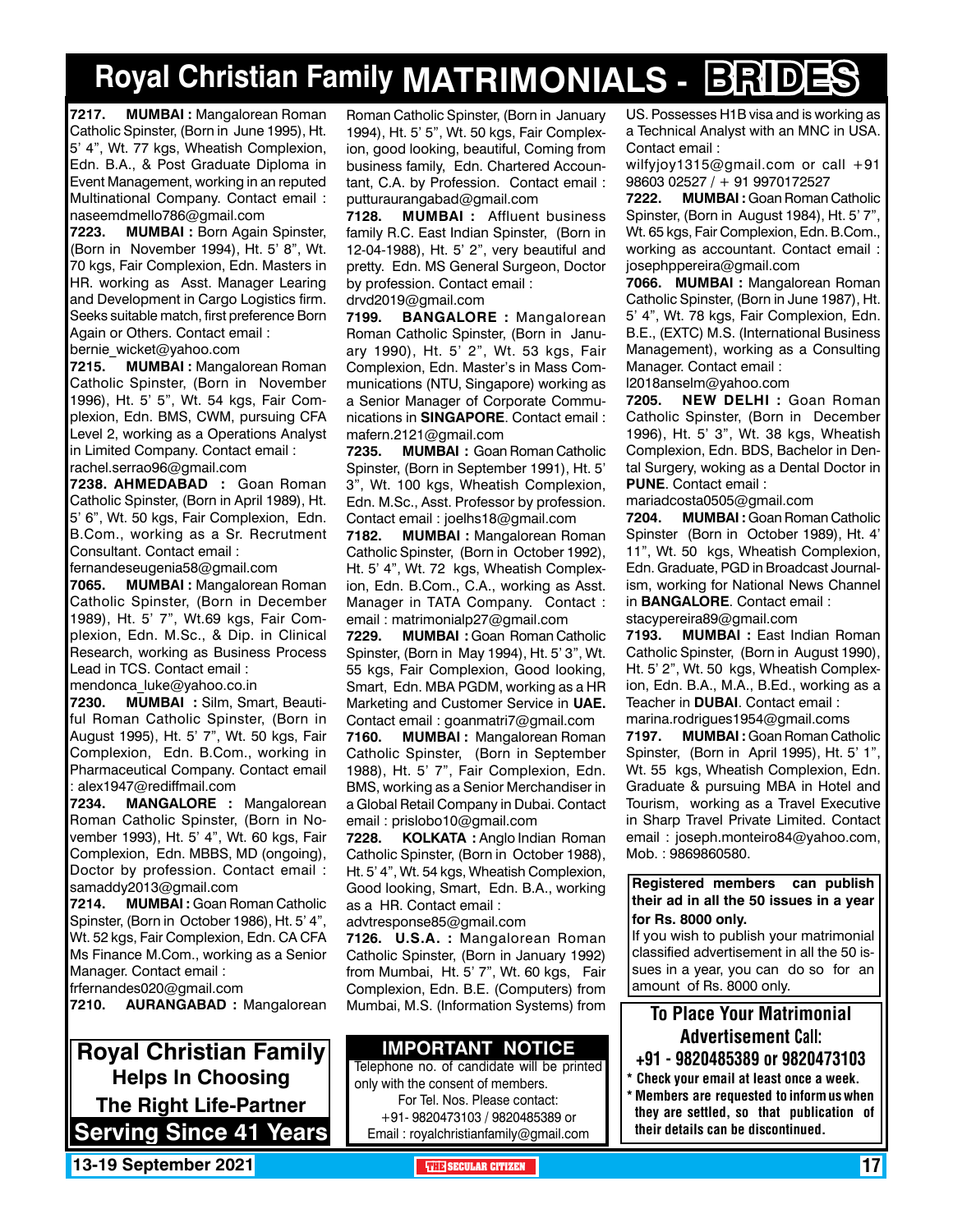# **Vailankanni: The Virgin Mary's Pastoral**

**Faith, devotion and trust in Our<br>
<b>Faith** Lady, the Virgin Mother of God<br>
has come down the passage<br>
of Christianity's history. In every cor-Lady, the Virgin Mother of God has come down the passage of Christianity's history. In every corner of the globe her name has been a beacon which leads believers and others to seek her intercession.

The apparition of Mother Mary at Vailankanni was the Virgin Mary's desire to have a shrine built in India. The basilica was consecrated in 1962.

From chapels to the grand structures of shrines, basilicas and cathedrals have placed Mary in the fore-front of every Catholic effort to win souls and

spread the Word of God.

From Fatima to Lourdes, the Blessed Virgin Mary has been the most privileged creature in all creation to be the Mother of God, and our heavenly Mother.

Our pilgrimage on earth is a dynamic designed to give us the overflowing fullness of faith through Mary to Jesus. The Virgin Mary changes those she comes to guide and blesses them with a new spirit.

All these attributes to "Mary full of grace" is seen in the many Marian shrines across the world. In India, one of the most visited shrines is in a small town at Vailankanni, Tamil Naidu, South India. Thousands of pilgrims visit this town often known as 'sanctuary of Our Lady of Vailankanni'.

The Roman Catholic Latin Rite Basilica to our Lady of Vailankanni is dedicated to Our Lady of Health. The church is a minor basilica.

The majestic architectural design is Gothic in style, and covers a large area of land to accommodate the constant flow of visitors and pilgrims. The Basilica is known as the 'Lourdes of

#### **SITE FOR RECONCILIATION**

the East' because of its many medical cures and miracles.

The church of Our Lady of Vailankanni had been consecrated in 1962.

Three miracles are attributed to the history of the shrine at the site around the basilica:

#### **The Shepherd boy**

By Melvyn Brown

Four hundred years ago a story states that a shepherd boy from Vailankanni would carry milk to a rich man in Nagapati about ten kilometers away.

> One summer afternoon the boy was tired and decided to rest near a pond before going on. He slumbered under a large banyan tree and went into a deep sleep. Suddenly the boy was amazed to see a beautiful lady with a divine looking son in her arms. The

lady asked the boy to give her a little milk for her son. The boy was happy to oblige.

A while later the boy stood up, took the half-filled pot of milk and went to the rich man's house. He began with an apology for being late as he narrated the vision to the man and said he had given milk to the woman for her child.

When the rich man opened the pot of milk it was overflowing. People from the nearby village came and witnessed the milk overflowing from the pot without stopping.

#### **The buttermilk boy**

A few years later a second miracle took place. A boy who was a cripple would be carried by his mother every morning to a spot near the road to sell the milk to passer-by.

One warm summer's afternoon the

boy saw a woman of great beauty standing before with a child in her arm. The lady asked the boy for a little milk for her child. The boy was prompt to comply. The lady asked the boy to visit a gentleman in Nagapati close to Vailankanni, and to tell him to build a church at the place where the boy sat every day.

The boy told the lady he was prepared to do her bidding only when his mother would come to carry him back home. "I am a cripple", the boy said. At that moment the lady put her hand over his leg and he was cured. It was the second miracle.

#### **Rescue of the sailors**

It was a big and violent storm at sea. The ship was sailing from Macou to Columbia past Bengal. The giant waves made the sailors fear for their lives. The Captain and crew prayed to the Virgin Mary, promising to build a church. Mysteriously, the storm blew away. The sailors were amazed at the miracle. They were all saved from death. They named the church in thanksgiving to Our Lady of Health.

By the middle of the 16th century the shrine became a parish church in 1771. The local people referred to the shrine as the church of Our Lady of Vailankanni, taking the name of the town.

In 1962 by a special order from Pope John XXIII the shrine was granted a special status of a Minor Basilica and merged with the Major Basilica of Mary (Mary Major) in Rome on 3rd November 1962 by Pope John XXIII.

**Please renew your subscription if expired. Mention your subscription no. while sending the renewal amount**

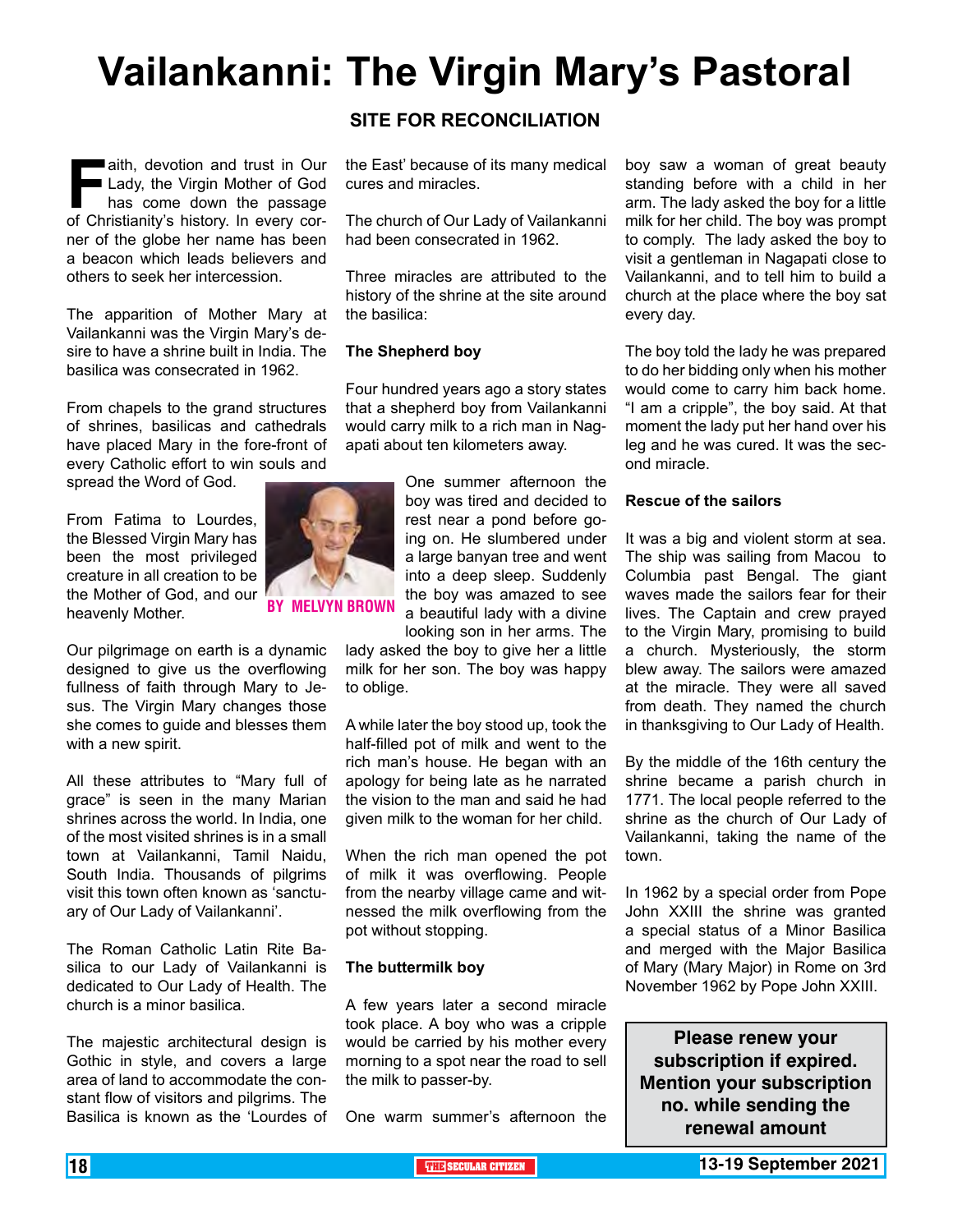# **Making Marriages Work**

**Drs.** John and Julie Gottman are founders of the Gottman Institute, a research based institute and are experts on relationare founders of the Gottman Institute, a research based ships. They have studied over 3000 couples for several years to analyse which marriages succeed and which will end in divorce within six and eight years with 90% accuracy. What are the ingredients of a successful marriage?

Those with successful,intimate, flourishing and positive relationships are called Masters while those in rela-

tionships that arenegative with the partners hurting each other's feelings are doomed for divorce and are termed Disasters by the Gottmans. Somewhere in the middle of the scale are those trapped in loveless marriages who stay married either to avoid criticism or for economic reasons.

A Master is kind, compliments his/her partner and is willing to make the relationship work. If perchance he has made a hurtful comment, he should make up with five times more positive outputs (a ratio of 5:1).After making up, the couple are drawn closer. It's a courtship that ends only with death. A Disaster in contrast expresses anger and hostility. With Dr. John Gottman's 'Four Hosemen of the Apocalypse', he is able to predict breakdown of relationships. What are these four horsemen of a failed marriage?

**1.Criticism : This suggests that your** partner is defective. Let's suppose that the husband comes home tired and keeps on talking about his tough day without asking his wife how her day went. Disaster (the wife) will respond, " Spare a thought about my tough day. I had to ....." Not exactly words that are likely to foster a relationship. Master (the wife) may say, 'Honey, I do realize that your day was tough but so was mine with the kids creating a racket and damaging my ear drums. I feel hurt that you didn't ask about my day.' Disaster focuses on attack while Master expresses herself in a matter of fact manner.

**2.Defensiveness :** When Disaster is tactfully criticized, she tries to ward off what she perceives is an attack either by expressing righteous indignation or acting like the innocent victim and whining. Master in contrast responds, 'Yes you made a

good point. The song really didn't suit my voice. The next time I sing at a party I'll try to avoid same mistake. Thanks for your constructive criticism'.He accepts criticism gracefully.

**3.Disrespect and Con***by Monica Fernandes* **| tempt : Disaster feels su-**

perior to her partner. Her response to his talking at length about his tough day could be, 'What a jerk you are. The way you talk one would imagine the Company would collapse without you. You just keep talking about yourself all the time.'

- Master creates a culture of appreciation by action or words. 'You poor dear', while gently tousling her partner's hair, 'You really had a tough day. Let me make you a cooling drink.'
- **4.Stonewalling and emotional withdrawal from the conversation :** Disaster ignores her partner as though he does not exist. This attitude is very hurtful and the husband comes out with all guns blazing to make an impact on his stone cold partner. He shouts and shakes her but she couldn't care less. This attitude ofcourse is not great for his ego.

What are the alternatives for a successful relationship as suggested by the Gottmans?

**A) Enhance your 'Love Maps':** Love maps are a person's inner psycho-

logical self, his or her internal world consisting of fears and aspirations. What are his or her stressors, hobbies, dreams. The partner asks open ended questions and thus enhances his or her love maps. 'What is bothering you about your work today? Do share with me.' 'What was life like when your father was posted in a small town?'

**B) Inculcate fondness and admiration:** Convey your appreciation in small ways. 'Thank you for doing the dishes today.' 'You sang so well at the function today. I am proud of you.' You are thereby increasing your emotional bank balance and that of your partner as well.

**C) Make bids for emotional connect :** Imagine you are looking out from your balcony and you see a fancy red car parked on the road. You say, 'Jasmine, come and see this fantastic car. It's just come into the market.' But Jasmine continues her work and doesn't bother to share your enthusiasm. In contrast you are watching football on TV. Jasmine is not interested in sports. But she comes and sits by your side, trying to understand the match and share your enthusiasm. She has made a bid for emotional connect. This is a 'positive sentiment over ride' in contrast to the 'negative sentiment over ride' of Disaster who is over enthusiastic about putting down her partner.

**D) Masters bring repair to a relationship** when the going is not good. They don't get defensive when attacked. Instead they step back, allow things to cool down and contritely say, 'I am sorry for what I said. Can we talk about it?' The approach is rational.

We are, after all, social animals. Compliments, small gifts, humour, treating your partner as if he or she was your best friend and love  $-$  all these are ingredients for a continuously evolving relationship. This type of relationship sustains, energises and motivates both partners. It is the basis of a happy family.